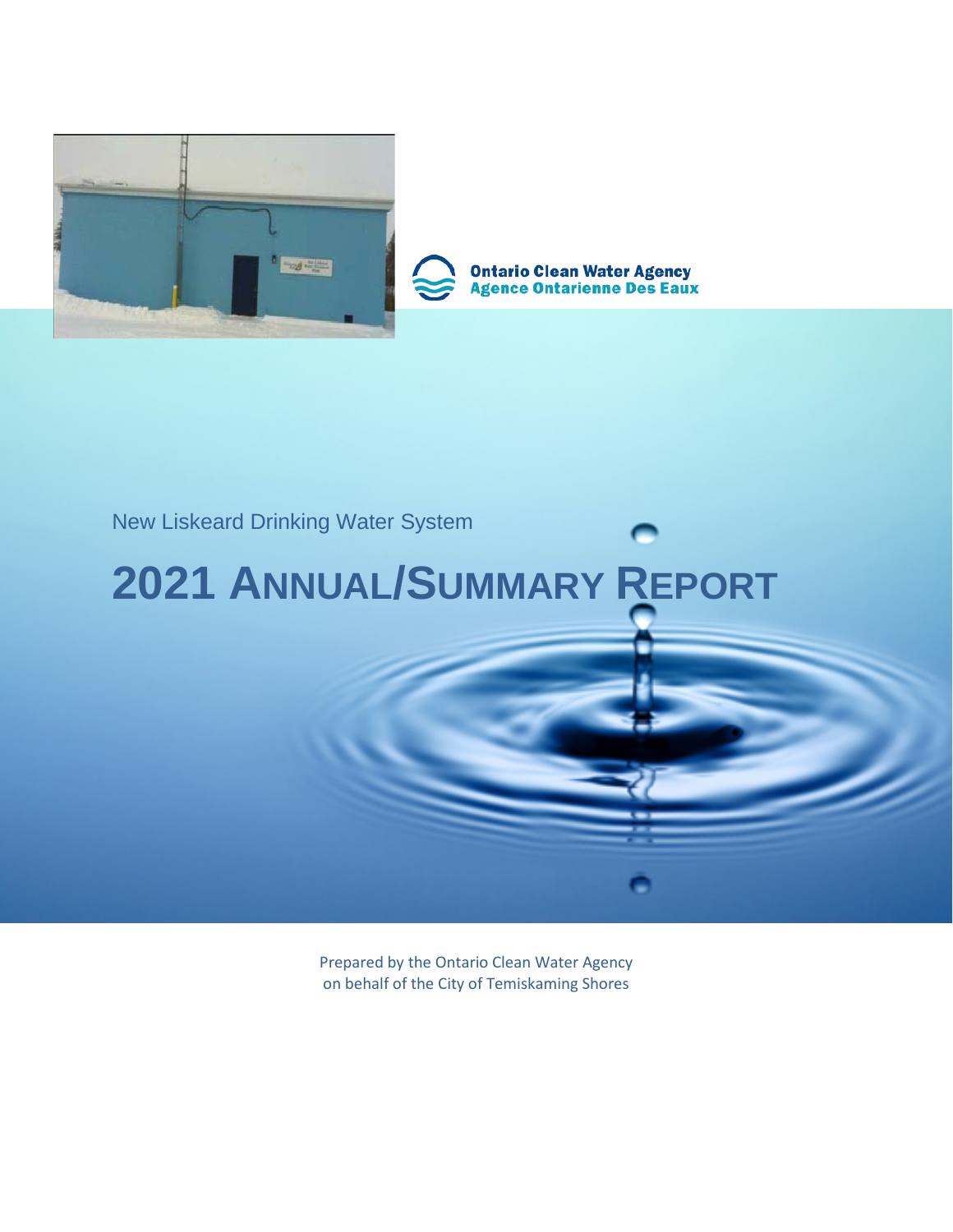# **TABLE OF CONTENTS**

|     | 2.0 NEW LISKEARD DRINKING WATER SYSTEM (DWS No. 220000344)  4                 |
|-----|-------------------------------------------------------------------------------|
|     | 3.0 LIST OF WATER TREATMENT CHEMICALS USED OVER THE REPORTING PERIOD 6        |
|     | 4.0 SIGNIFICANT EXPENSES INCURRED TO THE DRINKING WATER SYSTEM 7              |
|     | 5.0 DETAILS ON NOTICES OF ADVERSE TEST RESULTS AND OTHER PROBLEMS REPORTED TO |
| 6.0 | MICROBIOLOGICAL TESTING PERFORMED DURING THE REPORTING PERIOD 9               |
|     | 7.0 OPERATIONAL TESTING PERFORMED DURING THE REPORTING PERIOD  9              |
|     |                                                                               |
| 1 በ |                                                                               |
| 2.0 |                                                                               |
|     |                                                                               |
|     |                                                                               |

# **List of Figures**

**Figure 1 – 2021 – Comparison of Treated Water Flows to the Rated Capacity Figure 2 – Historical Water Usage Trends (2017 to 2021)**

# **List of Appendices**

**APPENDIX A – Monthly Summary of Microbiological Test Results APPENDIX B – Monthly Summary of Operational Data**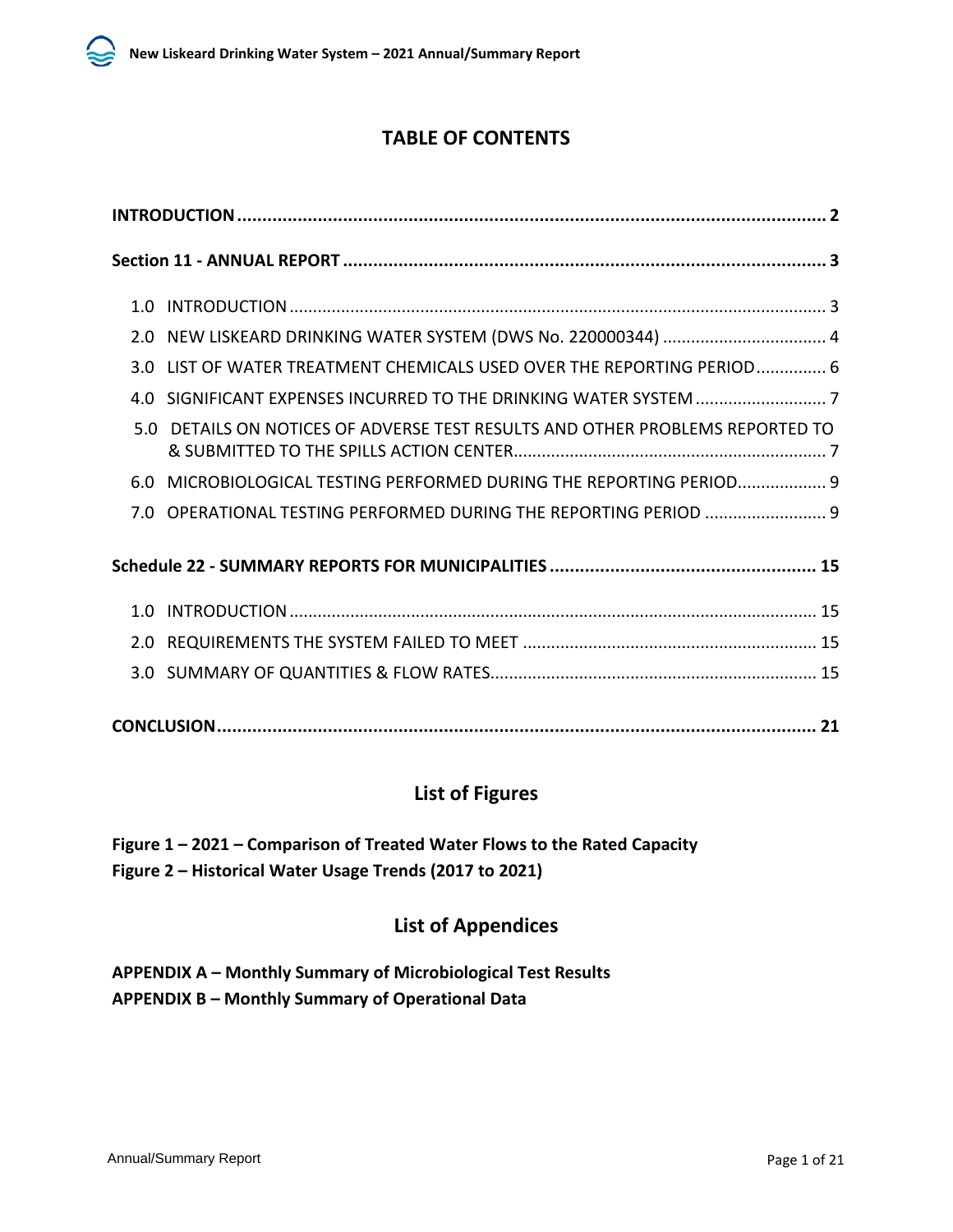# <span id="page-2-0"></span>**INTRODUCTION**

Municipalities throughout Ontario are required to comply with Ontario Regulation 170/03 made under the *Safe Drinking Water Act* (SDWA) since June 2003. The Act was passed following recommendations made by Commissioner O'Conner after the Walkerton Inquiry. The Act's purpose is to protect human health through the control and regulation of drinking-water systems. O. Reg. 170/03 regulates drinking water testing, use of licensed laboratories, treatment requirements and reporting requirements.

Section 11 of Regulation 170/03 requires the owner to produce an Annual Report. This report must include the following:

- 1. Description of system & chemical(s) used
- 2. Summary of any adverse water quality reports and corrective actions
- 3. Summary of all required testing
- 4. Description of any major expenses incurred to install, repair or replace equipment

This Annual Report must be completed by February 28 of each year.

The regulation also requires a Summary Report which must be presented and accepted by Council by March 31 of each year for the preceding calendar year reporting period.

The report must list the requirements of the Act, its regulations, the system's Drinking Water Works Permit (DWWP), Municipal Drinking Water Licence (MDWL), Certificate of Approval (if applicable), and any regulatory requirement the system failed to meet during the reporting period. The report must also specify the duration of the failure, and for each failure referred to, describe the measures that were taken to correct the failure.

The *Safe Drinking Water Act*, 2002 and the drinking water regulations can be viewed at the following website: [http://www.e-laws.gov.on.ca.](http://www.e-laws.gov.on.ca/)

To enable the Owner to assess the rated capacity of their system to meet existing and future planned water uses, the following information is also required in the report.

- 1. A summary of the quantities and flow rates of water supplied during the reporting period, including the monthly average and the maximum daily flows.
- 2. A comparison of the summary to the rated capacity and flow rates approved in the systems approval, drinking water works permit or municipal drinking water licence or a written agreement if the system is receiving all its water from another system under an agreement.

The reports have been prepared by the Ontario Clean Water Agency (OCWA) on behalf of the Owner and presented to council as the 2021 Annual/Summary Report.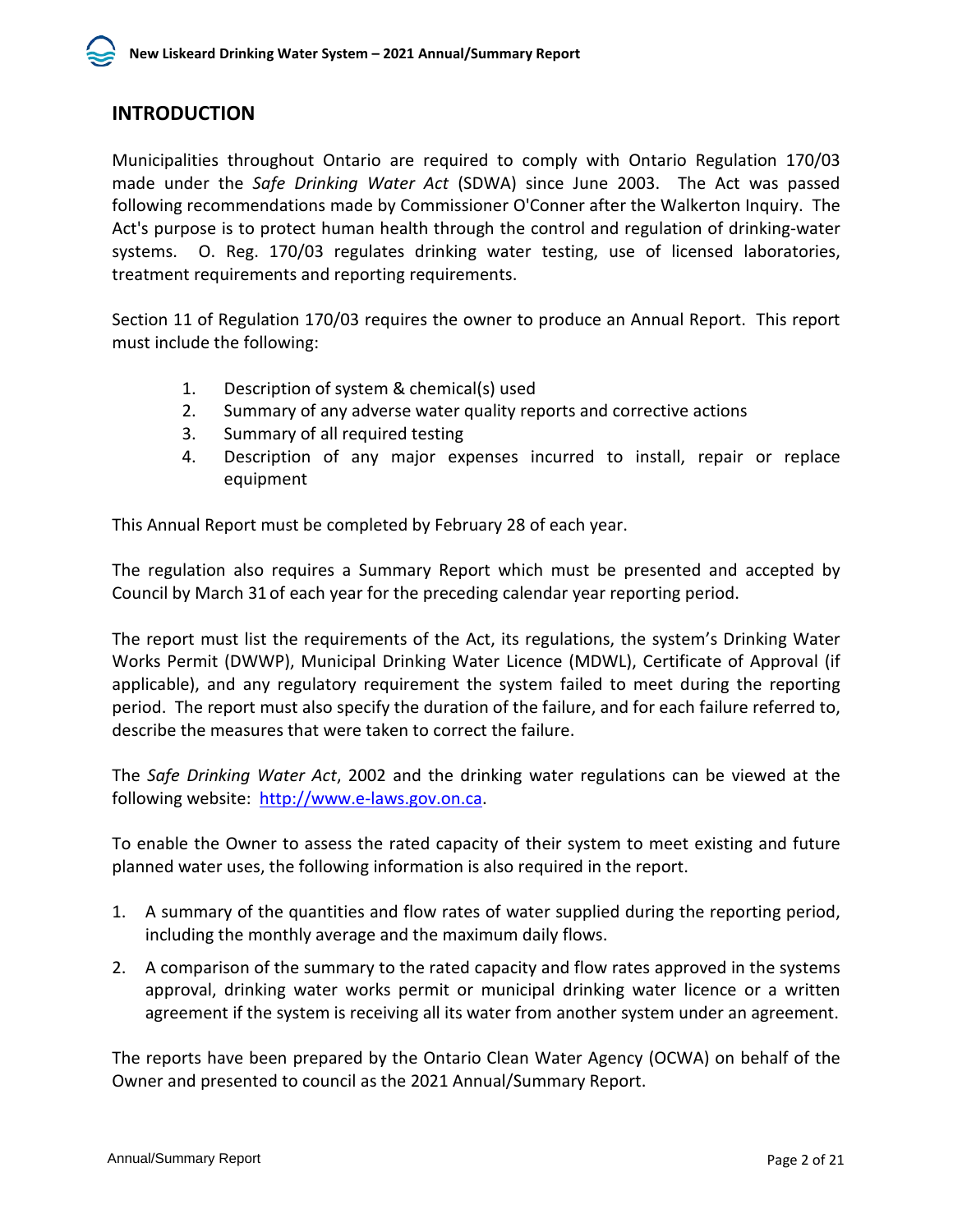New Liskeard Drinking Water System

# Section 11 2021 ANNUAL REPORT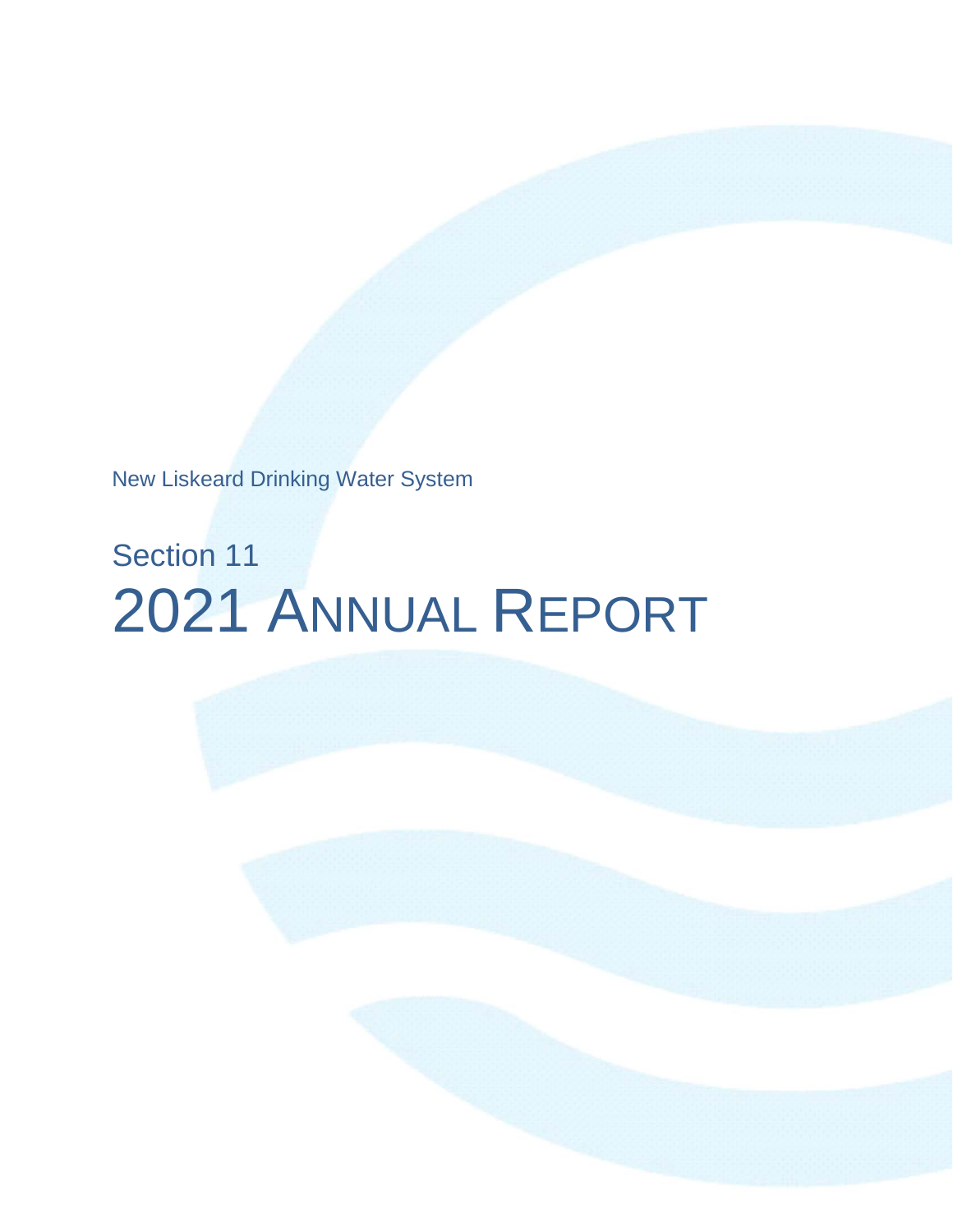# <span id="page-4-0"></span>**Section 11 - ANNUAL REPORT**

#### <span id="page-4-1"></span>**1.0 INTRODUCTION**

| <b>Drinking-Water System Name</b>     | <b>New Liskeard Drinking Water System</b>         |
|---------------------------------------|---------------------------------------------------|
| <b>Drinking-Water System Number</b>   | 220000344                                         |
| <b>Drinking-Water System Owner</b>    | The Corporation of the City of Temiskaming Shores |
| <b>Drinking-Water System Category</b> | Large Municipal, Residential System               |
| <b>Reporting Period</b>               | January 1, 2021 to December 31, 2021              |

#### **Does your Drinking-Water System serve more than 10,000 people?** No

**Is your annual report available to the public at no charge on a web site on the Internet?**  Yes at: <http://www.temiskamingshores.ca/en/index.asp>

**Location where the report required under O. Reg. 170/03 Schedule 22 will be available for inspection:**

City of Temiskaming Shores 325 Farr Drive, P.O. Box 2050 Haileybury, ON P0J 1K0

# **Drinking-Water Systems that receive drinking water from the New Liskeard Drinking Water System**

The New Liskeard Drinking Water System provides all of its drinking water to the communities of New Liskeard and Dymond within the City of Temiskaming Shores.

#### **The Annual Report was not provided to any other Drinking Water System Owners**

The Ontario Clean Water Agency prepared the 2021 Annual Report for the New Liskeard Drinking Water System and provided a copy to the system owner; the City of Temiskaming Shores. The New Liskeard Drinking Water System is a stand-alone system that does not receive water from or send water to another system.

# **Notification to system users that the Annual Report is available for viewing is accomplished through:**

- Notice on the city's Facebook page
- Notice via a Community Bulletin in the local newspaper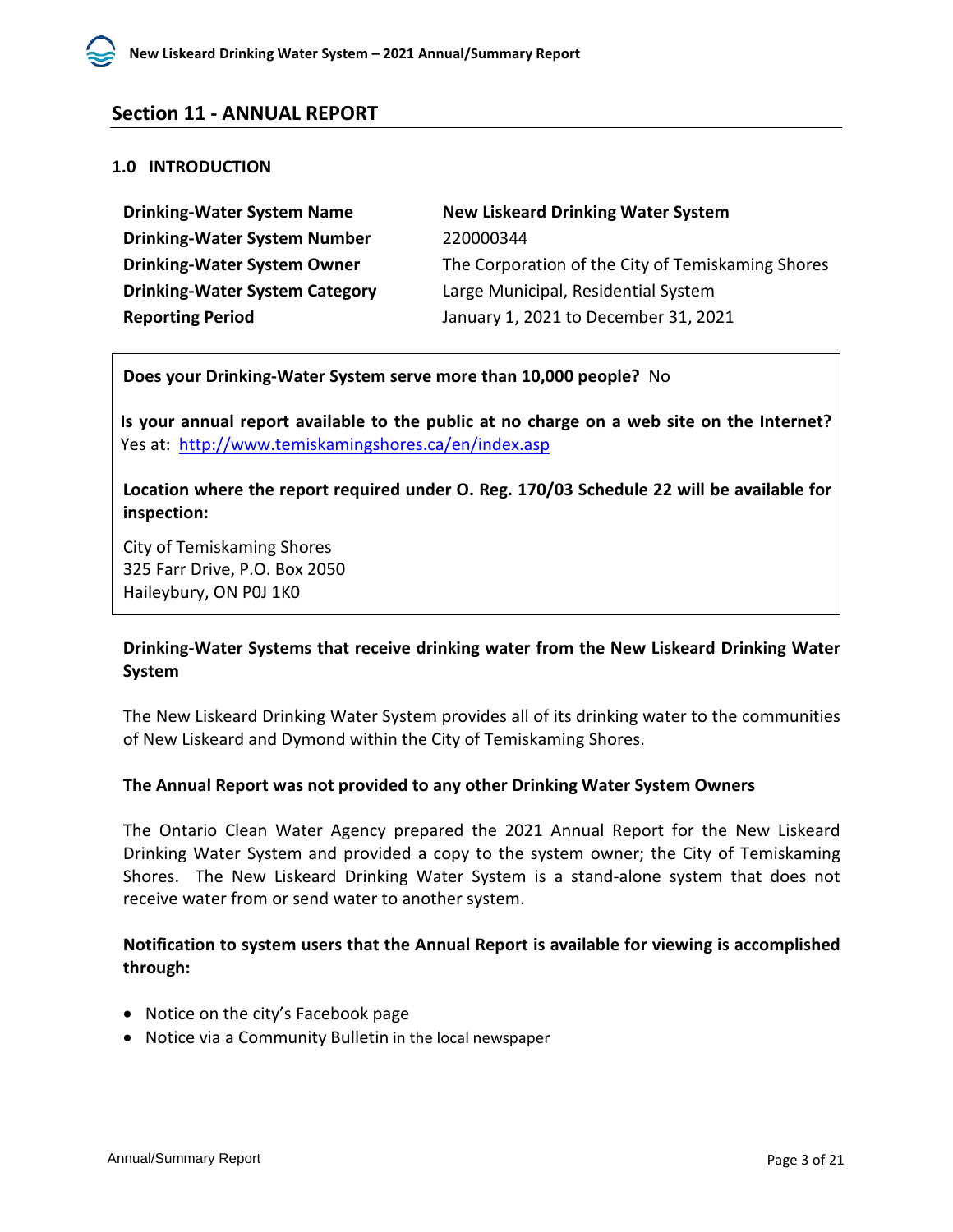### <span id="page-5-0"></span>**2.0 NEW LISKEARD DRINKING WATER SYSTEM (DWS No. 220000344)**

The New Liskeard Drinking Water System is owned by The Corporation of the City of Temiskaming Shores and consists of a Class 1 water treatment system and a Class 3 water distribution subsystem. The system is a communal ground water well supply that services the communities of New Liskeard and Dymond. The Ontario Clean Water Agency is the accredited operating authority and is designated as the Overall Responsible Operator for both the water treatment and water distribution facilities.

#### *Raw Water Supply*

The New Liskeard water treatment plant, located at 305 McCamus Avenue and is supplied by two main production wells; Well 3 and Well 4. Well No. 3 was originally constructed on December 2, 1950. It is a 54.9 m deep drilled well equipped with a magnetic flow meter and a vertical turbine pump rated at 2700 L/min. It consists of a 660 mm diameter outer casing and 406 mm inner steel casing with a 7.6 m long stainless steel (shutter style) screen. The well is housed in a secure building located directly across from the water plant.

Well No. 4 was originally constructed on August 13, 1977. It is a 54.9 m deep drilled well also equipped a magnetic flow meter and with a vertical turbine pump rated at 2700 L/min. It consists of a 762 mm diameter outer steel casing, to a depth of 27.4 m and 356 mm inner steel casing, to a depth of 46.3 m with a 7.6 m long stainless steel screen, 30.5 cm in diameter. This well is located inside the water treatment plant building.

There is approximately 23 m of low permeability clay between the ground surface and the aquifer protecting the groundwater from surface spills.

#### *Water Treatment*

The production wells feed the main water treatment plant that has a maximum rated capacity of 7865 cubic meters per day (m $3$ /d).

The treatment process consists of two iron and manganese removal/pressure filtration systems rated at 94.6 L/s that are filled with Filtronic's Electromedia®, a proprietary media. The configuration allows either filter to be supplied with raw water from either of the two wells and the filter effluent is continuously monitored for turbidity and free chlorine residual. The two pressurized filters are automatically backwashed, based on high filter turbidity or maximum filter runtime. Manual backwashes can also be initiated when required. The backwash wastewater is discharged into the municipal sanitary sewage system which flows into the New Liskeard Lagoon.

Prior to filtration, chlorine gas is injected into the water to aid the oxidation process and precipitate the iron and manganese. After filtration, the treated water is re-chlorinated and directed into a contact tank comprised of two clearwells. The clearwells are continuously monitored for free chlorine residual levels, level and temperature.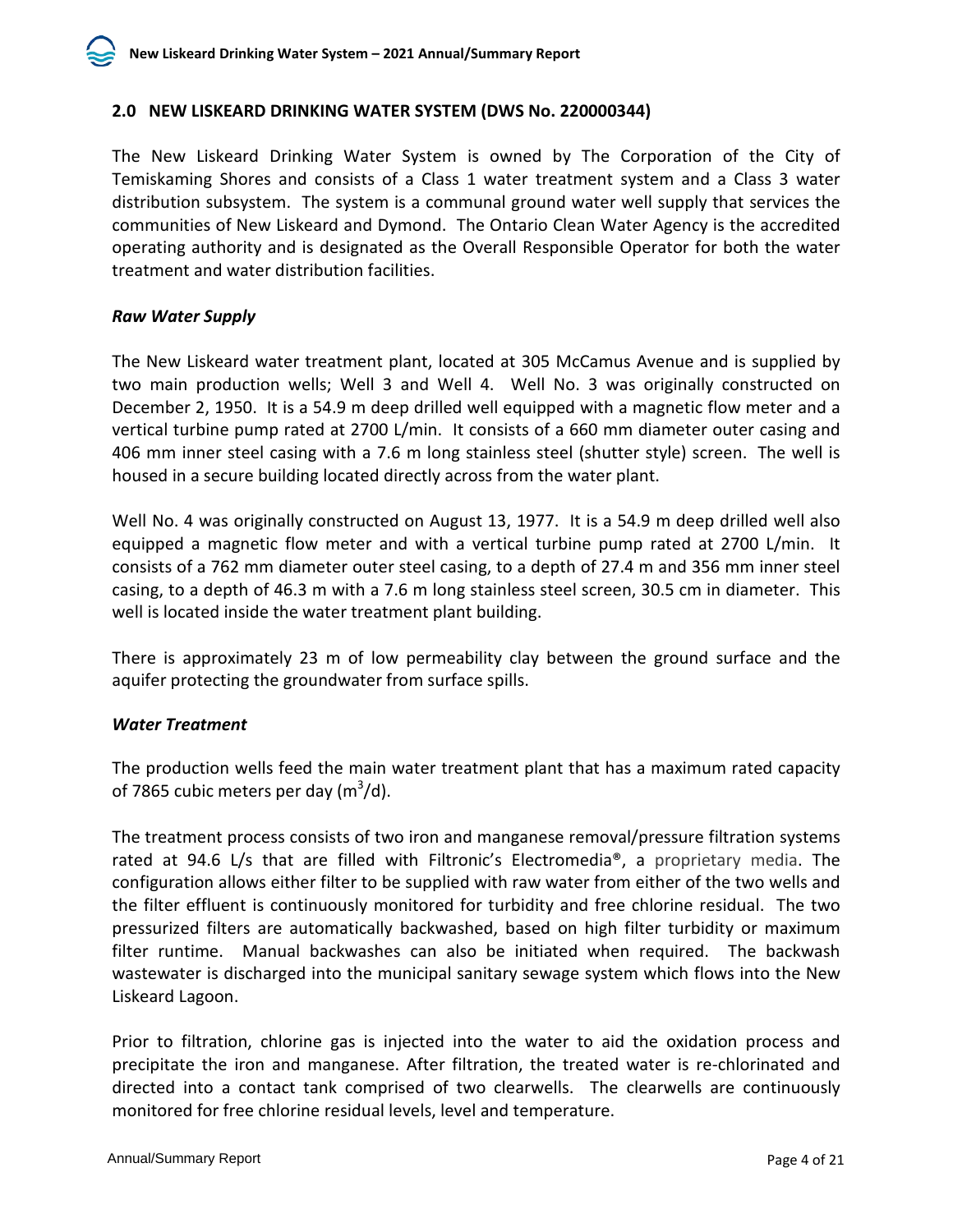

# *Water Storage and Pumping Capabilities*

The clearwells are located directly below the water treatment plant and have a total storage capacity of 271 m<sup>3</sup> (clearwell No. 1: 126 m<sup>3</sup>; clearwell No. 2: 145 m<sup>3</sup>). The baffles in the clearwell help to ensure sufficient chlorine contact time (CT). The free chlorine residual, pH and flow are continuously monitored to ensure adequate primary disinfection before the water enters the distribution system. The two clearwells are connected via an isolation valve to enable either clearwell to be drained for maintenance without compromising a continuous supply of water to users.

Two vertical turbine high lift pumps, equipped with variable frequency drives (VFDs) are each rated at 3272 L/min. They direct the treated water from the clear well to the Shepherdson Road reservoir and the Dymond reservoirs. If the high lifts are off then the Dymond Reservoir is fed by the Shepherdson Road reservoir.

The Shepherdson Road Reservoir is located at 150 Shepherdson Road in New Liskeard and has a storage capacity of 1818 m<sup>3</sup>. Three vertical turbine pumps, all equipped with variable frequency drives (VFDs), supply water to pressure zones 2 and 3 in the system. A secondary disinfection system is in place at the reservoir using sodium hypochlorite to boost the chlorine levels leaving the reservoir if required.

The Dymond Reservoir is located at 286 Raymond Street and has a capacity of 1395  $m^3$ . The reservoir is a single story building with an underground clearwell consisting of four interconnected baffled cells. A second building houses a sodium hypochlorite feed system, if boosting is required and four vertical turbine pumps (equipped with VFDs) two rated at 70 L/s and two rated at 28.1 L/s.

# *Control System*

The New Liskeard Water Treatment System is controlled by a dedicated Programmable Logic Controller (PLC) and monitored through a Control System Supervisory Control and Data Acquisition (SCADA) system. All analyzing, monitoring and control module equipment information is routed through the SCADA system for operator monitoring and control. Control of equipment can be accomplished locally using the Human Machine Interface (HMI) touch screen at the New Liskeard water treatment plant or remotely via the SCADA computer located at the Haileybury water treatment plant. Operators can also access the system using their computers and cell phones. Alarm capability and set point adjustment along with trend monitoring are also available through SCADA system controls.

# *Emergency Power*

An emergency stand-by 300 kW diesel powered generator with a 1000L fuel tank is available at the Well No. 3 pump house to ensure continued operation of the water treatment facility during a power outage.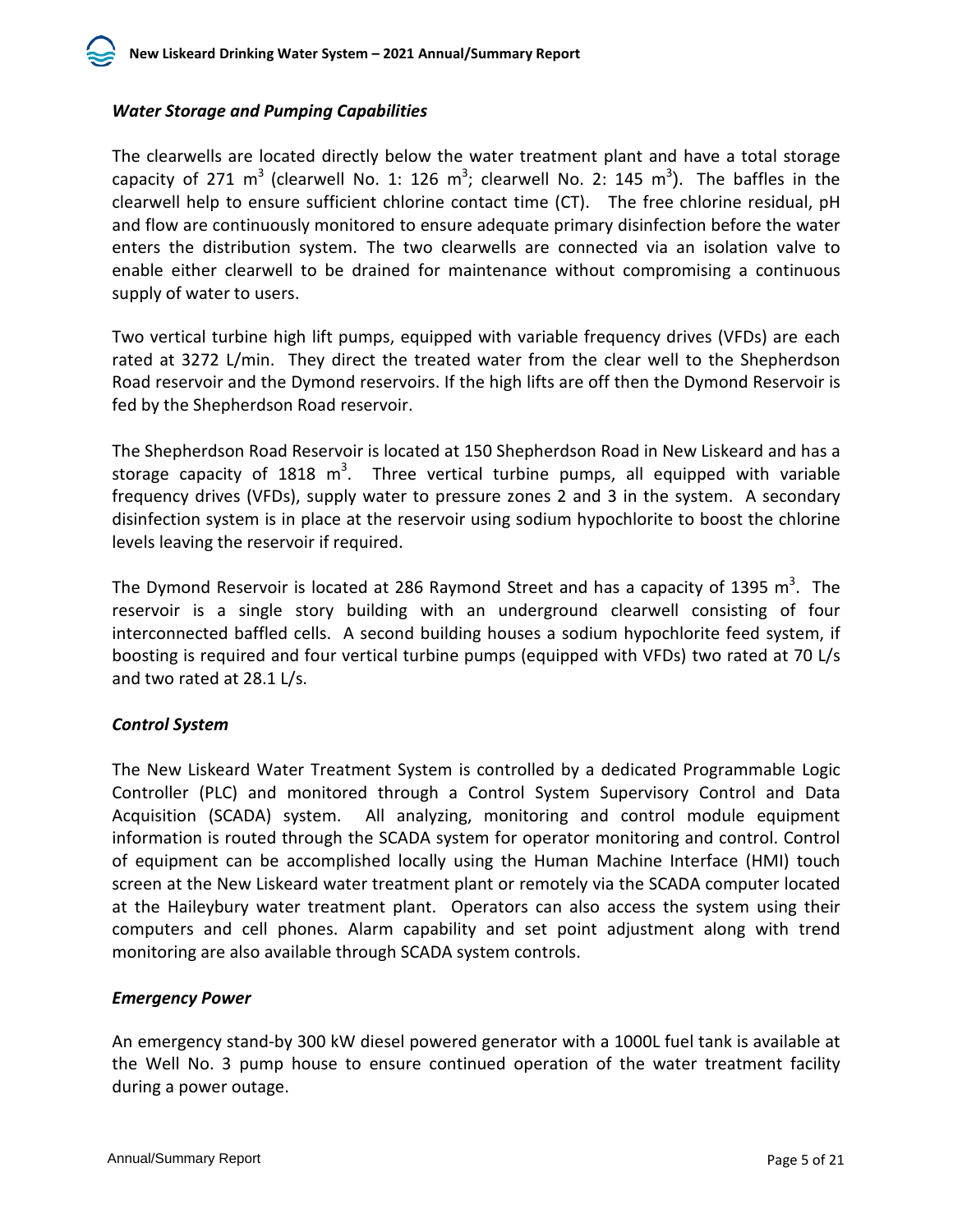A 230 kW diesel generator with a 2000 L fuel tank is on-site at the Shepherdson Street Reservoir

A 260 kW standby diesel generator with two (2) 1000 L fuel tanks are available at the Dymond Reservoir in case of power failures.

# *Distribution System*

The New Liskeard Drinking Water System is classified as a Large Municipal Residential Drinking Water System that provides water to the communities of New Liskeard and Dymond. The distribution system consists of approximately 5750 residents and 2300 service connections and is comprised of various pipe materials including cast iron, ductile iron and PVC ranging from 4 to 16 " in New Liskeard and 6 to 12 " in Dymond. Approximately 535 m of 150 mm diameter HDPE feeder main to the Dymond Reservoir was installed in May 2020. There are several isolation valves to allow for the repair and maintenance of selected sections of the distribution system, three air relief valves and five pressure reducing valves. Approximately 313 fire hydrants are connected to the system to aid in fire protection.

This distribution system is broken down into three (3) service zones. It should be noted that the feeder main from the McCamus water treatment plant to the storage reservoir on Shepherdson Road also acts as a distribution line within Zone I. The three zones are supplied with potable water in the following manner:

Zone I – Gravity Zone is supplied with water through a distribution line (also the feeder main to the reservoir from the WTP) from the Shepherdson Road reservoir. Zone I is also isolated from Zones II and III via natural topography and closed valves. Zone I also supplies water from Shepherdson Road to the Dymond Reservoir which feeds the Dymond Distribution System.

Zone II – Intermediate Zone is fed through a separate distribution line from the Shepherdson Road reservoir through pumping. The area is generally comprised of residential units as well as the recently developed (2011) Dymond Industrial Park. The interconnected distribution piping between this zone and Zone I (gravity) is isolated via closed gate valves.

Zone III – High Zone is fed through a separate distribution line from the Shepherdson Road reservoir through pumping. The area is generally comprised of limited industrial users and is the main feed for Temiskaming Hospital.

# <span id="page-7-0"></span>**3.0 LIST OF WATER TREATMENT CHEMICALS USED OVER THE REPORTING PERIOD**

The following chemicals were used in the New Liskeard Drinking Water System treatment process:

Chlorine Gas – Primary Disinfection Sodium Hypochlorite – Secondary Disinfection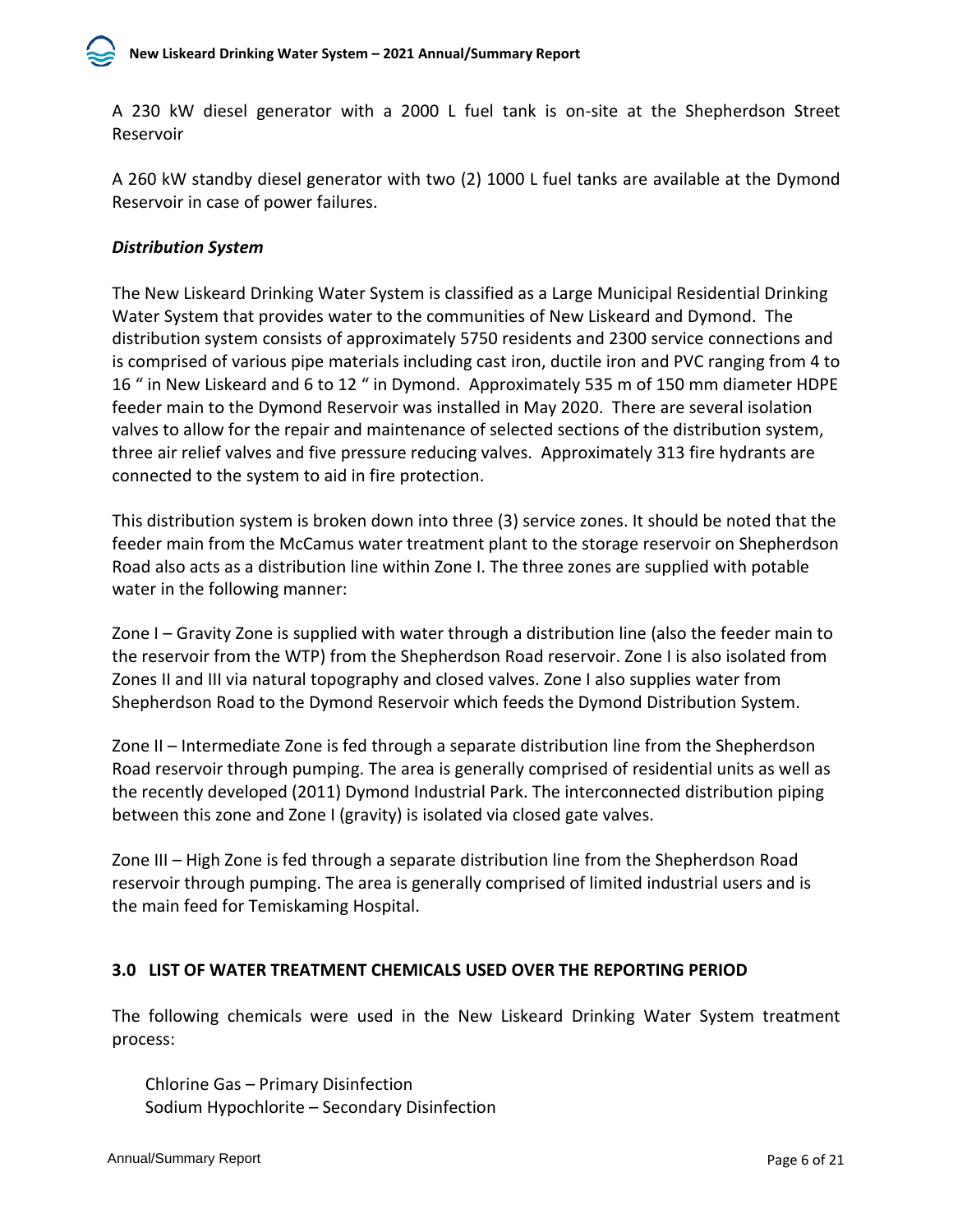All treatment chemicals meet AWWA and NSF/ANSI standards.

#### <span id="page-8-0"></span>**4.0 SIGNIFICANT EXPENSES INCURRED TO THE DRINKING WATER SYSTEM**

OCWA is committed to maintaining the assets of the drinking water system and sustains a program of scheduled inspection and maintenance activities using a computerized Work Management System (WMS).

Significant expenses incurred in the drinking water system include the following:

*Water Treatment System*

- Replaced backflow preventer for CL-17 analyzer feed water at the Dymond Reservoir
- Replaced faulty chlorine injection solenoids
- Replaced two faulty solenoids feeding the filter No. 2 turbidimeter
- Replaced chlorine post CL-17 free chlorine residual analyzer at the Dymond Reservoir
- Replaced portable chlorine residual colourimeters
- Replaced sodium hypochlorite pump head at the Dymond Reservoir
- Serviced chlorinator replaced injector valves
- Replaced copper line on pressure reducing valves with stainless steel
- Replaced the free pre-chlorine residual analyzer at the water treatment plant
- Replaced the CL-17 free chlorine residual analyzer at the Shepherson Reservoir
- Purchased new pH meters

*Distribution System*

• Installed a new watermain crossing under Highway 11 using approximately 50 m steel casing, approximately 55 m of 150 mm diameter watermain and four 150 mm valves.

# <span id="page-8-1"></span>**5.0 DETAILS ON NOTICES OF ADVERSE TEST RESULTS AND OTHER PROBLEMS REPORTED TO & SUBMITTED TO THE SPILLS ACTION CENTER**

Based on information kept on record by OCWA, three (3) adverse water quality incidents were reported to the Ministry's Spills Action Centre in 2021.

| <b>Date</b> | AWQI No. | <b>Details</b>                                                                              |
|-------------|----------|---------------------------------------------------------------------------------------------|
| April 7,    | 153815   | Loss of pressure due to a Category 2 watermain break/repair on Jaffray St.                  |
| 2021        |          | affecting six (6) buildings. The local Health Unit was notified and a                       |
|             |          | precautionary boil water advisory (BWA) was issued for the affected area.                   |
|             |          | Two sets of three bacteriological samples were collected 24 hours apart.                    |
|             |          | Samples were collected on April $7th$ and $8th$ . A sample collected at 33 Jaffray          |
|             |          | Street at the break site on April 8 <sup>th</sup> had a result of NDOGT for total coliforms |
|             |          | and E. coli. The laboratory notified the operating authority on April $9th$ and             |
|             |          | the incident was reported as an AWQI (No. 153837).                                          |
|             |          |                                                                                             |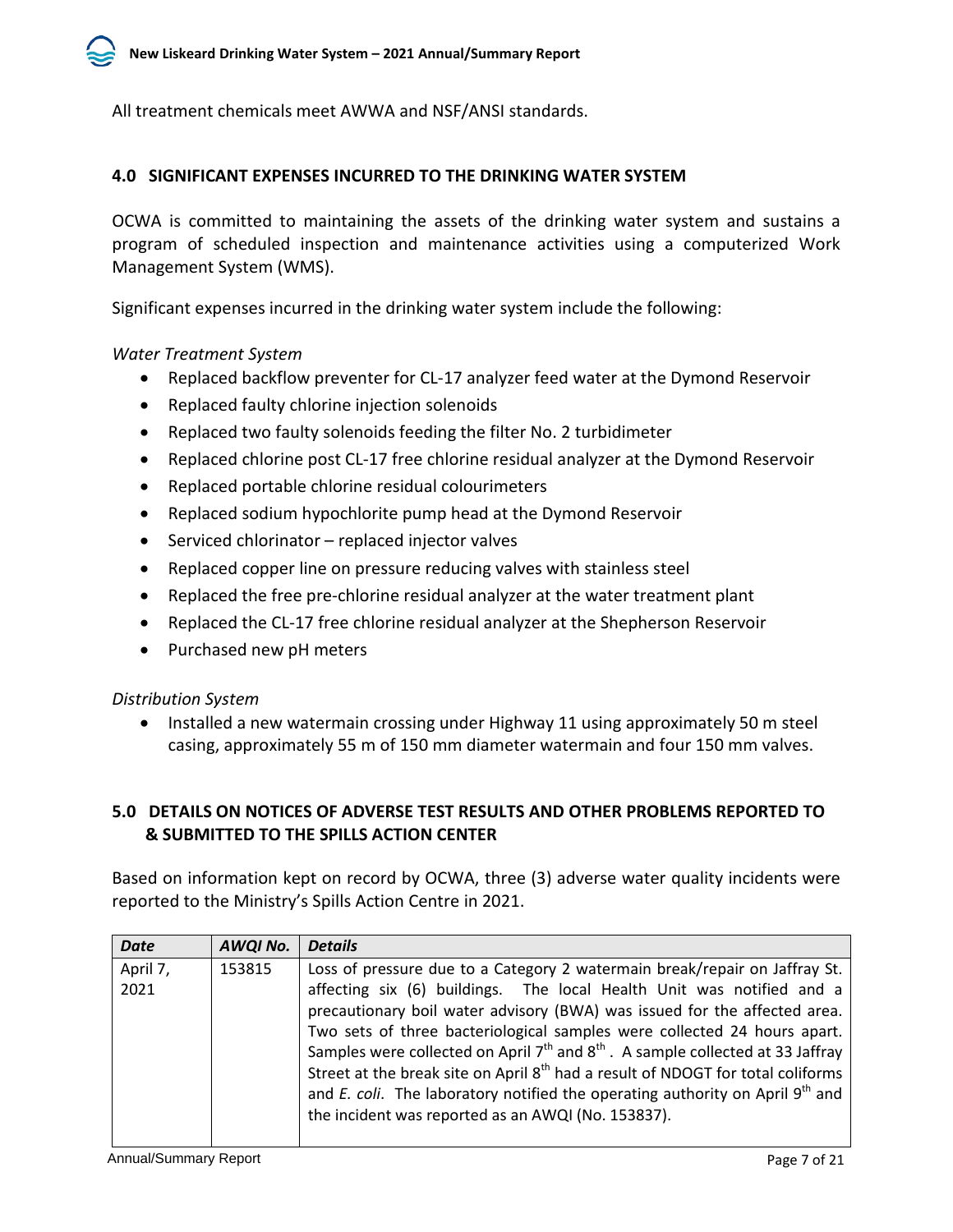| <b>Date</b>      | AWQI No. | <b>Details</b>                                                                                                                                                                                                                                                                                                                                                                                                                                                                                                                                                                                                                                                                                                                                                                                                                                                                                 |
|------------------|----------|------------------------------------------------------------------------------------------------------------------------------------------------------------------------------------------------------------------------------------------------------------------------------------------------------------------------------------------------------------------------------------------------------------------------------------------------------------------------------------------------------------------------------------------------------------------------------------------------------------------------------------------------------------------------------------------------------------------------------------------------------------------------------------------------------------------------------------------------------------------------------------------------|
|                  |          | Corrective Action: The affected area was flushed and a free chlorine<br>residual was maintained above 0.2 mg/L. Two sets of 3 bacteriological<br>samples were collected upstream, downstream atnd at the break site 24<br>hours apart (April 9 <sup>th</sup> and 10 <sup>th</sup> These sample results were acccetpable<br>having zero total coliforms and E. coli. The BWA was lifted on April 12 <sup>th</sup> at<br>approximately 9:45 AM.                                                                                                                                                                                                                                                                                                                                                                                                                                                  |
|                  |          | Notifications and reports completed as required.                                                                                                                                                                                                                                                                                                                                                                                                                                                                                                                                                                                                                                                                                                                                                                                                                                               |
|                  |          | Resolution: Section 2B completed and emailed to MOE SAC, MOH and<br>Owner on April 13, 2021.                                                                                                                                                                                                                                                                                                                                                                                                                                                                                                                                                                                                                                                                                                                                                                                                   |
|                  |          | *NDOGT - No Date Overgrown with Target                                                                                                                                                                                                                                                                                                                                                                                                                                                                                                                                                                                                                                                                                                                                                                                                                                                         |
| April 9,<br>2021 | 153837   | NDOGT for total coliforms and E.coli was detected in a drinking water<br>sample collected at 33 Jaffray Street at the site of a watermain break. The<br>free chlorine residual was 0.69 mg/L. The sample was collected on April 8 <sup>th</sup><br>at 1250 hours in response to a watermain repair. The local Health Unit<br>issued a precautionaly boils water advisory (BWA) for the affected area.<br>Corrective Action: The area was flushed and the free chlorine residual was<br>maintained above 0.2 mg/L. Resamples were collected upstream,<br>downstream and at the site of the adverse result on April $9th$ and $10th$ as per<br>the Health Unit (the Health Unti requied two consecutive sets of samples to<br>have acceptable results to lift the BWA). Re-sample results indicated zero<br>total coliforms and E. coli. BWA lifted on April $12th$ at approximately 9:45<br>AM. |
|                  |          | Notifications and reports completed as required.                                                                                                                                                                                                                                                                                                                                                                                                                                                                                                                                                                                                                                                                                                                                                                                                                                               |
|                  |          | Resolution: Section 2B completed and emailed to MOE SAC, MOH and<br>Owner on April 13, 2021.                                                                                                                                                                                                                                                                                                                                                                                                                                                                                                                                                                                                                                                                                                                                                                                                   |
|                  |          | *NDOGT - No Date Overgrown with Target                                                                                                                                                                                                                                                                                                                                                                                                                                                                                                                                                                                                                                                                                                                                                                                                                                                         |
| April 8,<br>2021 | 153729   | Loss of pressure due to a Category 2 watermain break/repair on Highway 11<br>at Drive-in Theater Road affecting a motel with restaurant, 1 building that<br>houses 2 businesses and apartments, and one restaurant. The local Health<br>Unit was notified and a precautionary boil water advisory (BWA) was issued<br>for the affected area.                                                                                                                                                                                                                                                                                                                                                                                                                                                                                                                                                   |
|                  |          | Temporary line installed disinfected, flushed and sampled until repairs were<br>completed in September 2021 when the main was re-routed. The BWA was<br>lifted April 11 <sup>th</sup> .                                                                                                                                                                                                                                                                                                                                                                                                                                                                                                                                                                                                                                                                                                        |
|                  |          | Notifications and reports completed as required.                                                                                                                                                                                                                                                                                                                                                                                                                                                                                                                                                                                                                                                                                                                                                                                                                                               |
|                  |          | Resolution: Section 2B completed and emailed to MOE SAC, MOH and<br>Owner on April 12, 2021.                                                                                                                                                                                                                                                                                                                                                                                                                                                                                                                                                                                                                                                                                                                                                                                                   |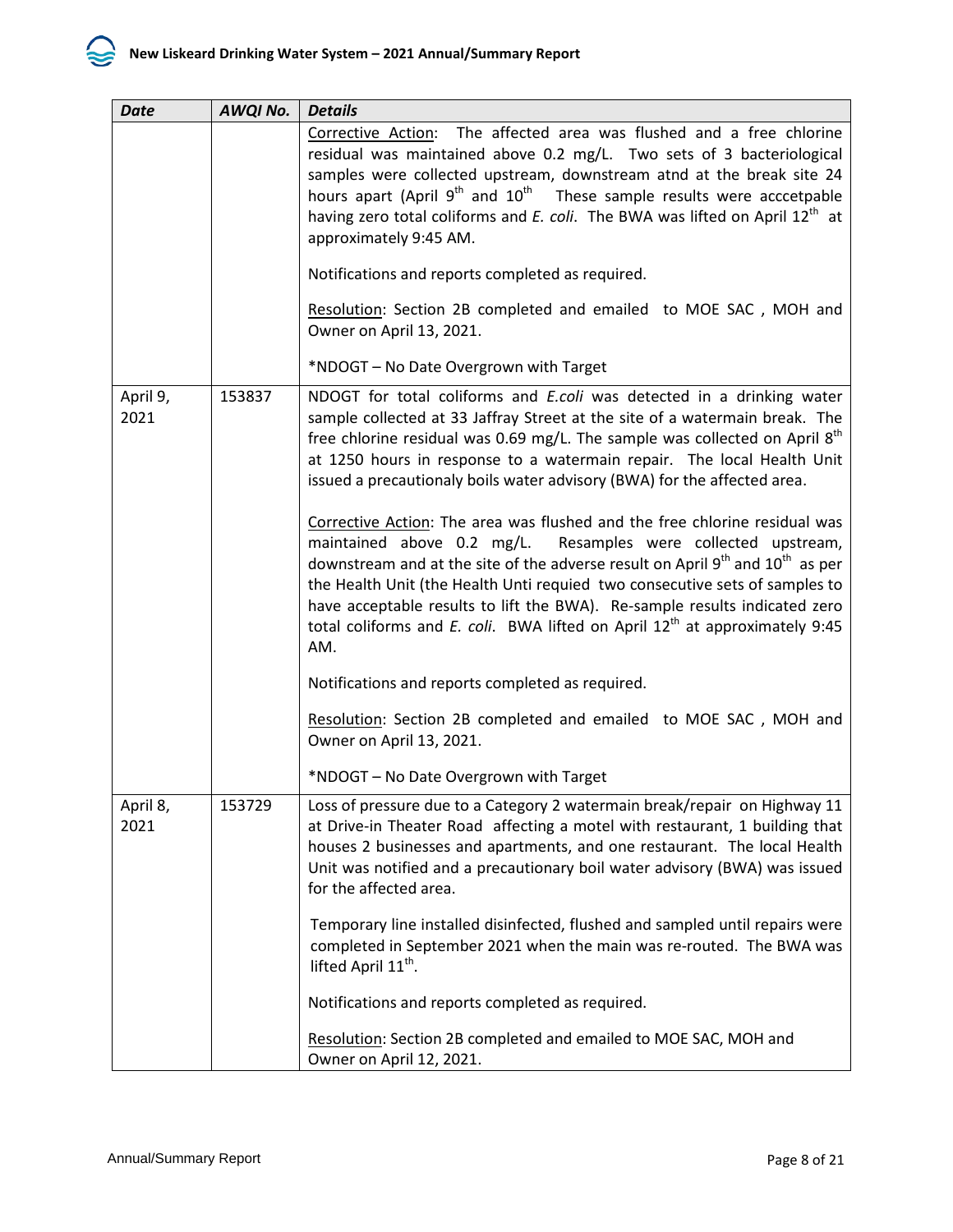#### <span id="page-10-0"></span>**6.0 MICROBIOLOGICAL TESTING PERFORMED DURING THE REPORTING PERIOD**

| <b>Sample Type</b>               | # of<br><b>Samples</b> | <b>Range of E.coli</b><br><b>Results</b> | <b>Range of Total</b><br><b>Coliform Results</b> | # of HPC<br><b>Samples</b> | Range of HPC<br><b>Results</b> |
|----------------------------------|------------------------|------------------------------------------|--------------------------------------------------|----------------------------|--------------------------------|
|                                  |                        | (min to max)                             | (min to max)                                     |                            | (min to max)                   |
| $\mathbf{Raw} - \mathbf{Well} 3$ | 52                     | 0 to 0                                   | 0 <sub>to</sub> 2                                | N/A                        | N/A                            |
| $\mathsf{Raw} - \mathsf{Well}$ 4 | 52                     | 0 to 0                                   | $0$ to $0$                                       | N/A                        | N/A                            |
| <b>Treated</b>                   | 52                     | 0 to 0                                   | $0$ to $0$                                       | 52                         | $<$ 10 to 60                   |
| <b>Distribution</b>              | 208                    | 0 to 0                                   | $0$ to $0$                                       | 104                        | $<$ 10 to 60                   |

#### *Summary of Microbiological Data*

**Maximum Acceptable Concentration (MAC) for** *E. coli* **= 0 Counts/100 mL**

**MAC for Total Coliforms = 0 Counts/100 mL**

**"<" denotes less than the laboratory's method detection limit**

**">" denotes greater than the laboratory's method detection limit.**

#### **Notes:**

1. One microbiological sample is collected and tested each week from the raw and treated water supply. A total of four microbiological samples are collected and tested each week from the New Liskeard distribution system. At least 25% of the distribution samples must be tested for HPC bacteria.

Refer to *Appendix A* for a monthly summary of microbiological test results.

#### <span id="page-10-1"></span>**7.0 OPERATIONAL TESTING PERFORMED DURING THE REPORTING PERIOD**

#### *Summary of Raw Water Turbidity Data*

| <b>Parameter</b>          | <b>Number of Samples</b> | <b>Range of Results</b><br>(min to max) | <b>Unit of Measure</b> |
|---------------------------|--------------------------|-----------------------------------------|------------------------|
| <b>Turbidity – Well 3</b> | 50                       | 0.10 to 1.83                            | NTU                    |
| <b>Turbidity – Well 4</b> | 50                       | 0.11 to 2.69                            | <b>NTU</b>             |

#### **Notes**:

1. Turbidity samples are required once every month.

#### *Continuous Monitoring in the Treatment Process*

| Parameter                    | # of Samples | <b>Range of Results</b><br>(min to max) | <b>Unit of Measure</b> | <b>Standard</b> |
|------------------------------|--------------|-----------------------------------------|------------------------|-----------------|
| <b>Free Chorine Residual</b> | 8760         | 0.74 to 3.89                            | mg/L                   |                 |

#### **Notes:**

1. For continuous monitors use 8760 as the number samples for one year.

2. CT is the concentration of chlorine in the water times the time of contact that the chlorine has with the water. It is used to demonstrate the level of disinfection treatment in the water. CT calculations are performed for the New Liskeard water plant if the free chlorine residual level drops below 0.40 mg/L to ensure primary disinfection is achieved.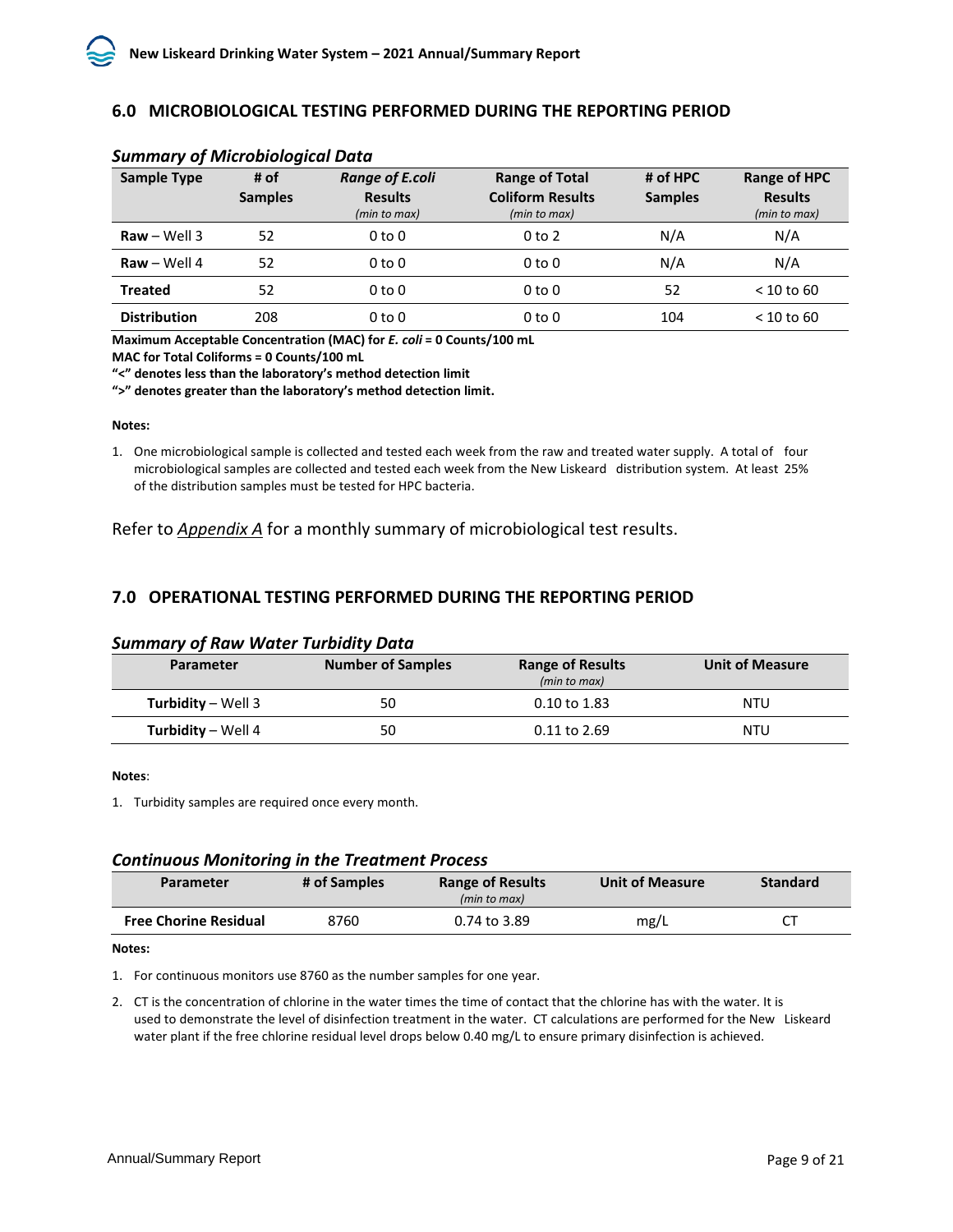|  |   |  |  |         | <b>Summary of Chlorine Residual Data in the Distribution System</b> |  |
|--|---|--|--|---------|---------------------------------------------------------------------|--|
|  | . |  |  | - - - - | .                                                                   |  |

| <b>Number of Samples</b> | <b>Free Chlorine</b><br>(min to max) | <b>Unit of Measure</b> | <b>Standard</b> |
|--------------------------|--------------------------------------|------------------------|-----------------|
| 388                      | 0.38 to 1.65                         | mg/L                   | $\geq 0.05$     |

**Note**: Four (4) chlorine residual samples are collected one day and three (3) on a second day of each week. The sample sets must be collected at least 48-hours apart and samples collected on the same day must be from different locations.

#### *Summary of Nitrate & Nitrite Data (sampled at the plant's point of entry into the distribution every quarter)*

| Date of Sample | <b>Nitrate Result</b> | <b>Nitrite Result</b> | <b>Unit of Measure</b> | Exceedance |
|----------------|-----------------------|-----------------------|------------------------|------------|
| January 11     | < 0.05                | < 0.05                | mg/L                   | No         |
| April 12       | < 0.05                | < 0.05                | mg/L                   | No         |
| July 12        | < 0.05                | < 0.05                | mg/L                   | No         |
| October 12     | < 0.05                | < 0.05                | mg/L                   | No         |

**Maximum Allowable Concentration (MAC) for Nitrate = 10 mg/L MAC for Nitrite = 1 mg/L**

#### *Summary of Total Trihalomethane Data (sampled in the distribution system every quarter)*

| <b>THM Result</b><br><b>Unit of Measure</b> | <b>Running Average</b> | Exceedance |
|---------------------------------------------|------------------------|------------|
| ug/L                                        |                        |            |
| ug/L                                        |                        | No         |
| ug/L                                        |                        |            |
| ug/L                                        |                        |            |
|                                             |                        | 42.8       |

**Maximum Allowable Concentration (MAC) for Total Trihalomethanes = 100 ug/L (Four Quarter Running Average)**

| Date of Sample | <b>Result Value</b> | <b>Unit of Measure</b> | <b>Running Average</b> | Exceedance |
|----------------|---------------------|------------------------|------------------------|------------|
| January 11     | 32                  | ug/L                   |                        |            |
| April 12       | 40                  | ug/L                   | 37                     |            |
| July 12        | 31                  | ug/L                   |                        | No         |
| October 12     | 45                  | ug/L                   |                        |            |

**Maximum Allowable Concentration (MAC) for Total Haloacetic Acid = 80 ug/L (Four Quarter Running Average)**

# *Summary of Most Recent Lead Data under Schedule 15.1*

*(applicable to the following drinking water systems; large municipal residential systems, small, municipal residential systems, and non-municipal year-round residential systems)* 

The New Liskeard Drinking Water System qualified for the 'Exemption from Plumbing Sampling' as described in section 15.1-5 (9-10) of Ontario Regulation 170/03. The exemption applies to a drinking water system if; in two consecutive periods at reduced sampling, not more than 10% of all samples from plumbing exceed the maximum allowable concentration of 10 ug/L for lead. As such, the system was required to test for total alkalinity and pH in three distribution samples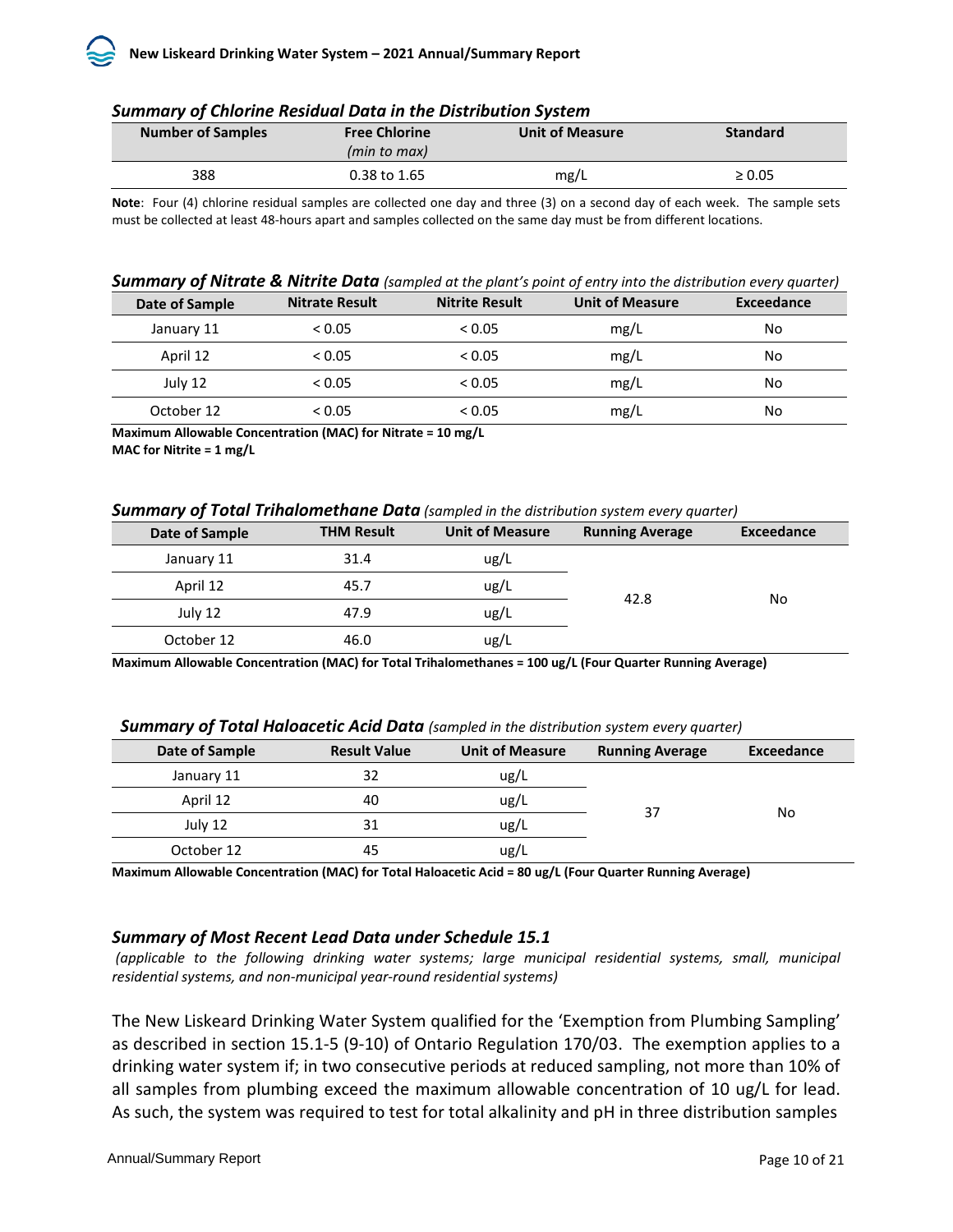collected during the periods of December 15 to April 15 (winter period) and June 15 to October 15 (summer period). This testing is required in every 12-month period with lead testing in every third 12-month period.

Two rounds of lead, alkalinity and pH testing were carried out on March 8<sup>th</sup> and September 22<sup>nd</sup> of 2021. Results are summarized in the table below.

| Date of Sample | # of<br><b>Samples</b> | Field pH<br>(min to max) | <b>Field Temperature</b> $(^{\circ}C)$<br>(min to max) | <b>Alkalinity</b> (mg/L)<br>(min to max) | <b>Lead</b> ( $\log/L$ )<br>(min to max) |
|----------------|------------------------|--------------------------|--------------------------------------------------------|------------------------------------------|------------------------------------------|
| March 8        |                        | 7.0 to 7.4               | 2.8 to 5.4                                             | 234 to 236                               | $< 0.1$ to 0.1                           |
| September 22   |                        | 8.41 to 8.65             | 11.2 to 11.6                                           | 229 to 235                               | $< 0.1$ to $< 0.1$                       |

#### *Summary of Lead Data (sampled in the distribution system)*

**Note:** Next lead sampling scheduled for 2024

#### *Most Recent Schedule 23 Inorganic Data Tested at the Water Treatment Plant*

| <b>Parameter</b> | <b>Result Value</b> | <b>Unit of Measure</b> | <b>MAC</b> | <b>MAC</b><br><b>Exceedance</b> | $\frac{1}{2}$ MAC<br><b>Exceedance</b> |
|------------------|---------------------|------------------------|------------|---------------------------------|----------------------------------------|
| Antimony         | < 0.5               | ug/L                   | 6          | No                              | No                                     |
| Arsenic          | < 1.0               | ug/L                   | 10         | No                              | No                                     |
| <b>Barium</b>    | 98.0                | ug/L                   | 1000       | No                              | No                                     |
| Boron            | 88.0                | ug/L                   | 5000       | No                              | No                                     |
| Cadmium          | ${}_{0.1}$          | ug/L                   | 5          | No                              | No                                     |
| Chromium         | < 1.0               | ug/L                   | 50         | <b>No</b>                       | No                                     |
| Mercury          | ${}_{0.1}$          | ug/L                   | 1          | No                              | No                                     |
| Selenium         | 0.4                 | ug/L                   | 50         | <b>No</b>                       | No                                     |
| <b>Uranium</b>   | < 1.0               | ug/L                   | 20         | No                              | No                                     |

**Note:** Sample required every 36 months (sample date = *October 5, 2020).* Next sampling scheduled for October 2023

| <b>Parameter</b>                        | <b>Result Value</b> | <b>Unit of Measure</b> | <b>MAC</b> | <b>MAC</b><br><b>Exceedance</b> | $\frac{1}{2}$ MAC<br><b>Exceedance</b> |
|-----------------------------------------|---------------------|------------------------|------------|---------------------------------|----------------------------------------|
| Alachlor                                | < 0.354             | ug/L                   | 5          | <b>No</b>                       | No                                     |
| Atrazine + N-dealkylated<br>metobolites | < 0.5               | ug/L                   | 5          | No                              | No                                     |
| Azinphos-methyl                         | < 0.265             | ug/L                   | 20         | <b>No</b>                       | No                                     |
| Benzene                                 | ${}_{0.1}$          | ug/L                   | 1          | No                              | No                                     |
| Benzo(a)pyrene                          | ${}_{0.01}$         | ug/L                   | 0.01       | No                              | No                                     |
| Bromoxynil                              | < 0.092             | ug/L                   | 5          | No                              | No                                     |
| Carbaryl                                | < 1.0               | ug/L                   | 90         | No                              | No                                     |
| Carbofuran                              | < 2.0               | ug/L                   | 90         | <b>No</b>                       | No                                     |
| Carbon Tetrachloride                    | < 0.2               | ug/L                   | 2          | <b>No</b>                       | No                                     |
| Chlorpyrifos                            | < 0.265             | ug/L                   | 90         | <b>No</b>                       | No                                     |
| <b>Diazinon</b>                         | < 0.265             | ug/L                   | 20         | No                              | No                                     |
| Dicamba                                 | < 0.08              | ug/L                   | 120        | No                              | No                                     |

# *Most Recent Schedule 24 Organic Data Tested at the Water Treatment Plant*

Annual/Summary Report **Page 11 of 21**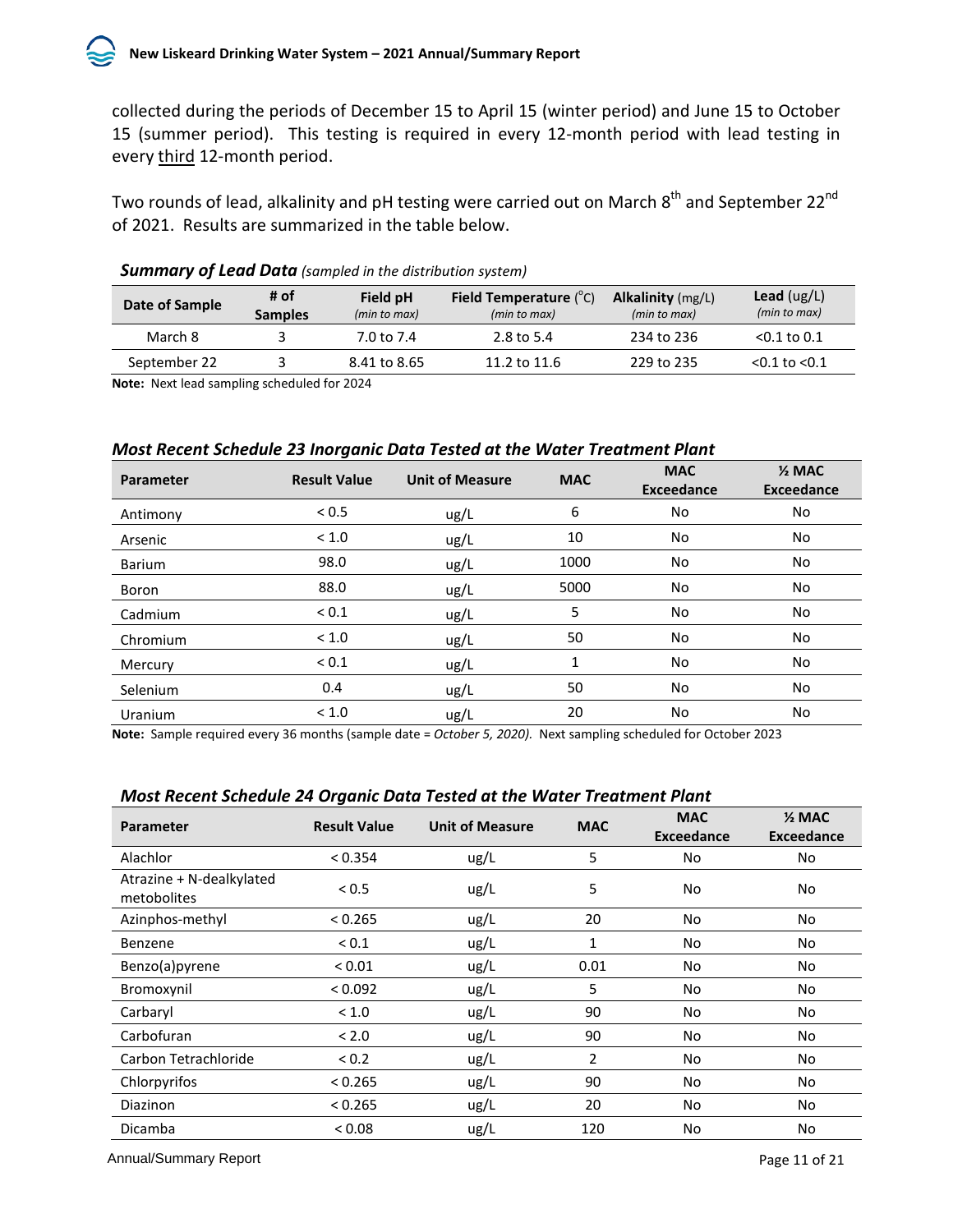| Parameter                                         | <b>Result Value</b> | <b>Unit of Measure</b> | <b>MAC</b>     | <b>MAC</b><br><b>Exceedance</b> | $\frac{1}{2}$ MAC<br><b>Exceedance</b> |
|---------------------------------------------------|---------------------|------------------------|----------------|---------------------------------|----------------------------------------|
| 1,2-Dichlorobenzene                               | < 0.3               | ug/L                   | 200            | No                              | No                                     |
| 1,4-Dichlorobenzene                               | ${}_{0.3}$          | ug/L                   | 5              | No                              | No                                     |
| 1,2-Dichloroethane                                | < 0.3               | ug/L                   | 5              | No                              | No                                     |
| 1,1-Dichloroethylene<br>(vinylidene chloride)     | ${}_{0.3}$          | ug/L                   | 14             | No                              | No                                     |
| Dichloromethane                                   | < 1.0               | ug/L                   | 50             | No                              | No                                     |
| 2-4 Dichlorophenol                                | < 0.2               | ug/L                   | 900            | <b>No</b>                       | No                                     |
| 2,4-Dichlorophenoxy<br>acetic acid (2,4-D)        | < 0.343             | ug/L                   | 100            | No                              | No                                     |
| Diclofop-methyl                                   | < 0.114             | ug/L                   | 9              | No                              | No                                     |
| Dimethoate                                        | < 0.265             | ug/L                   | 20             | No                              | No                                     |
| Diquat                                            | < 0.2               | ug/L                   | 70             | No                              | No                                     |
| Diuron                                            | < 7.0               | ug/L                   | 150            | No                              | No                                     |
| Glyphosate                                        | < 20.0              | ug/L                   | 280            | No                              | No                                     |
| Malathion                                         | < 0.265             | ug/L                   | 190            | No                              | No                                     |
| Metolachlor                                       | < 0.177             | ug/L                   | 50             | No                              | No                                     |
| Metribuzin                                        | < 0.177             | ug/L                   | 80             | <b>No</b>                       | No                                     |
| Monochlorobenzene                                 | < 0.5               | ug/L                   | 80             | No                              | No                                     |
| Paraquat                                          | 1.9                 | ug/L                   | 10             | <b>No</b>                       | <b>No</b>                              |
| Polychlorinated Biphenyls<br>(PCBs)               | < 0.06              | ug/L                   | 3.0            | No                              | No                                     |
| Pentachlorophenol                                 | < 0.3               | ug/L                   | 60             | No                              | No                                     |
| Phorate                                           | < 0.177             | ug/L                   | $\overline{2}$ | No                              | No                                     |
| Picloram                                          | < 0.08              | ug/L                   | 190            | No                              | No                                     |
| Prometryne                                        | < 0.089             | ug/L                   | $\mathbf{1}$   | No                              | No                                     |
| Simazine                                          | < 0.265             | ug/L                   | 10             | No                              | No                                     |
| Terbufos                                          | < 0.177             | ug/L                   | $\mathbf{1}$   | No                              | <b>No</b>                              |
| Tetrachloroethylene                               | ${}_{0.3}$          | ug/L                   | 10             | No                              | No                                     |
| 2,3,4,6-Tetrachlorophenol                         | ${}_{0.2}$          | ug/L                   | 100            | No                              | No                                     |
| Triallate                                         | < 0.177             | ug/L                   | 230            | No.                             | No                                     |
| Trichloroethylene                                 | < 0.2               | ug/L                   | 5              | No                              | No                                     |
| 2,4,6-Trichlorophenol                             | < 0.2               | ug/L                   | 5              | No                              | No                                     |
| 2-methyl-4-<br>chlorophenoxyacetic acid<br>(MCPA) | < 5.72              | ug/L                   | 100            | No                              | No                                     |
| Trifluralin                                       | < 0.177             | ug/L                   | 45             | No                              | No                                     |
| Vinyl Chloride                                    | $< 0.1\,$           | ug/L                   | $\mathbf 1$    | No                              | No                                     |

**Note:** Sample required every 36 months (sample date = *October 5, 2020).* Next sampling scheduled for October 2023

# *Inorganic or Organic Parameter(s) that Exceeded Half the Standard Prescribed in Schedule 2 of Ontario Drinking Water Quality Standards*

No inorganic or organic parameter(s) listed in Schedule 23 and 24 of Ontario Regulation 170/03 exceeded half the standard found in Schedule 2 of the Ontario Drinking Water Standard (O.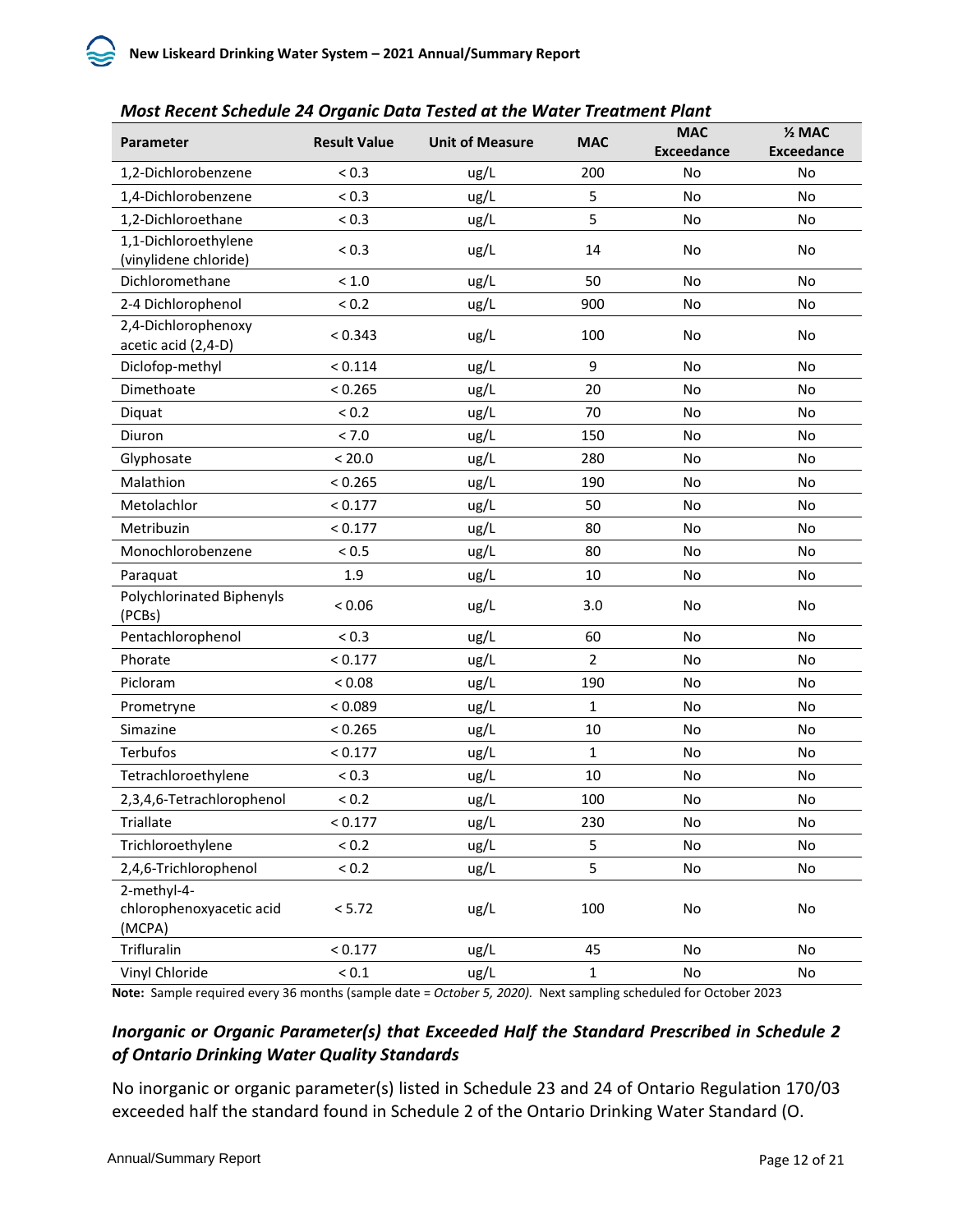# Reg.169/03) during the reporting period.

|      | <b>Measure</b> |    | Exceedance                                             |  |
|------|----------------|----|--------------------------------------------------------|--|
| 14.7 | mg/L           | 20 | <b>Yes</b>                                             |  |
|      |                |    | <b>Result Value</b><br># of Samples<br><b>Standard</b> |  |

#### *Most Recent Sodium Data at the Water Treatment Plant*

**Note**: Sample required every 60 months. Next sampling scheduled for October 2023.

#### *Most Recent Fluoride Data at the Water Treatment Plant*

| Date of Sample                                                                  | # of Samples | Unit of<br><b>Result Value</b><br><b>Measure</b> |      | <b>Standard</b> | Exceedance |
|---------------------------------------------------------------------------------|--------------|--------------------------------------------------|------|-----------------|------------|
| October 9, 2018                                                                 |              | 0.718                                            | mg/L | 1.5             | No         |
| Nete: Cample required over CO menths. Next campling schooluled for October 2022 |              |                                                  |      |                 |            |

**Note**: Sample required every 60 months. Next sampling scheduled for October 2023.

#### *Additional Testing Performed in Accordance with a Legal Instrument*

Schedule D, Section 2.0 of Municipal Drinking Water Licence #218-103-3 issued on July 23, 2021 provides relief from regulatory requirements Schedule 1-2(2) 4i and 16-3(1) 4 which states that:

Notwithstanding the provisions of Ontario Reg. 170/03, the Owner is not required to comply with the following:

- The free chlorine residual at 399 Radley Hill Road is never less than 0.05 mg/L.
- A result indicating that the free chlorine residual is less than 0.05 mg/L in a sample of drinking water at 399 Radley Hill Road is an adverse result of a drinking water test for the purpose of section 18 of the Ontario Safe Drinking Water Act (SDWA, 2002) if a report under subsection 18(1) of the SDWA has not been made in respect of free chlorine residual in the preceding 24 hours.

In exchange, the following conditions apply:

- An ultraviolet light (UV) point of entry treatment unit owned or leased by the owner of the system is connected to the plumbing of every building and other structure that is served by the drinking water system at 399 Radley Hill Road.
- The UV unit(s) is validated through biodosimetry testing for a dose of 40 mJ/cm<sup>2</sup>.
- In the event that the UV unit malfunctions, loses power or ceases to provide the appropriate level of disinfection:

- The UV unit has a feature that ensures that no water is directed to users of water treated by the unit and a certified operator takes appropriate action at the location where the unit is installed if such an event occurs before water is again directed to users of water treated by the unit, or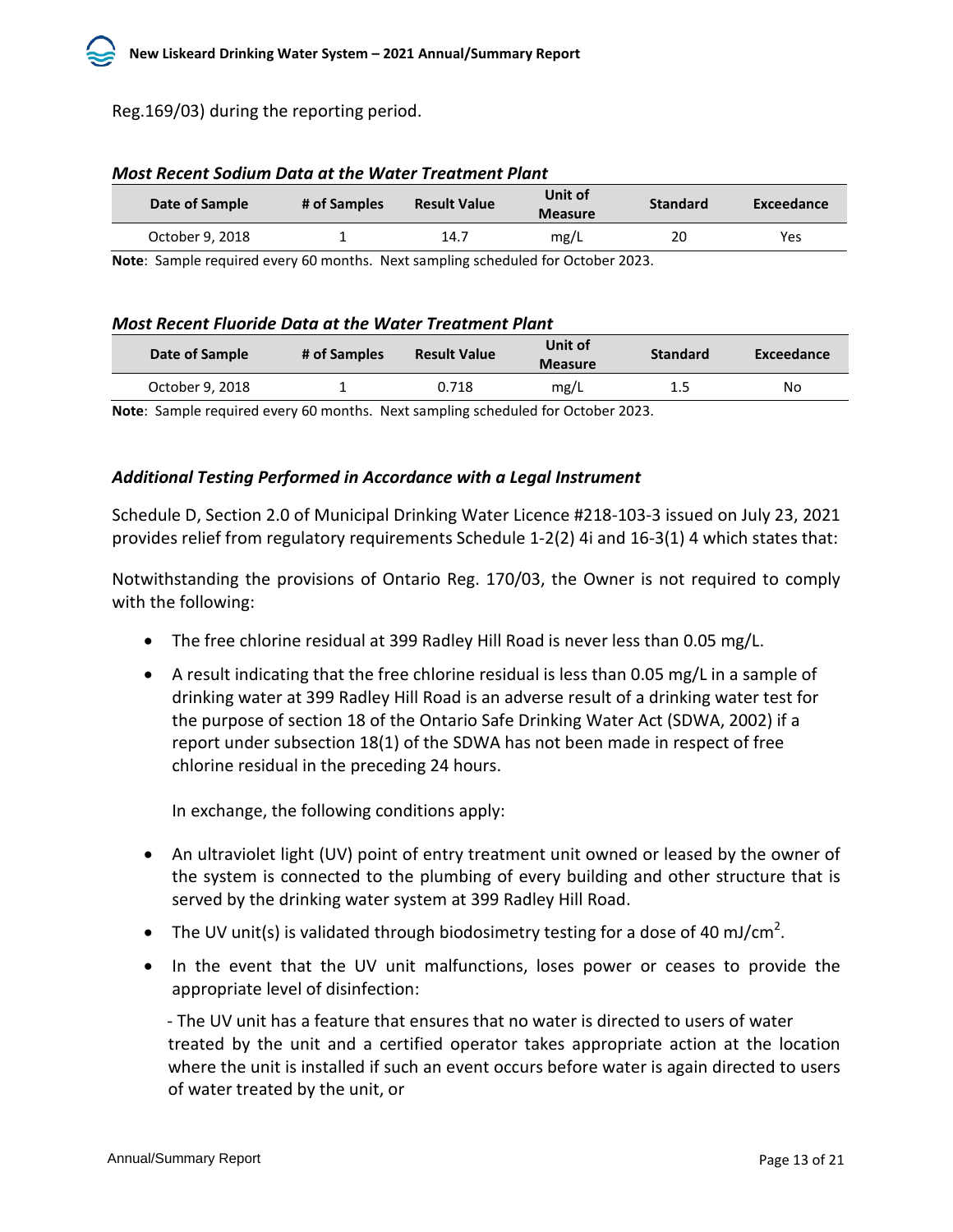- The UV unit has a feature that causes an alarm to sound immediately at the building or structure where the point of entry treatment unit is installed and a location where a certified operator is present, if a certified operator is not always present at the building or structure where the point of entry treatment unit is installed. If an alarm sounds, a certified operator must take appropriate action as soon as possible.

# *Ultraviolet Dosage*

| UV System | # of Samples | <b>Range of Results</b><br>(min to max) | <b>Unit of Measure</b> | Limit |
|-----------|--------------|-----------------------------------------|------------------------|-------|
| UV Unit   | 90           | 171 to 330                              | mJ/cm <sup>2</sup>     | 40    |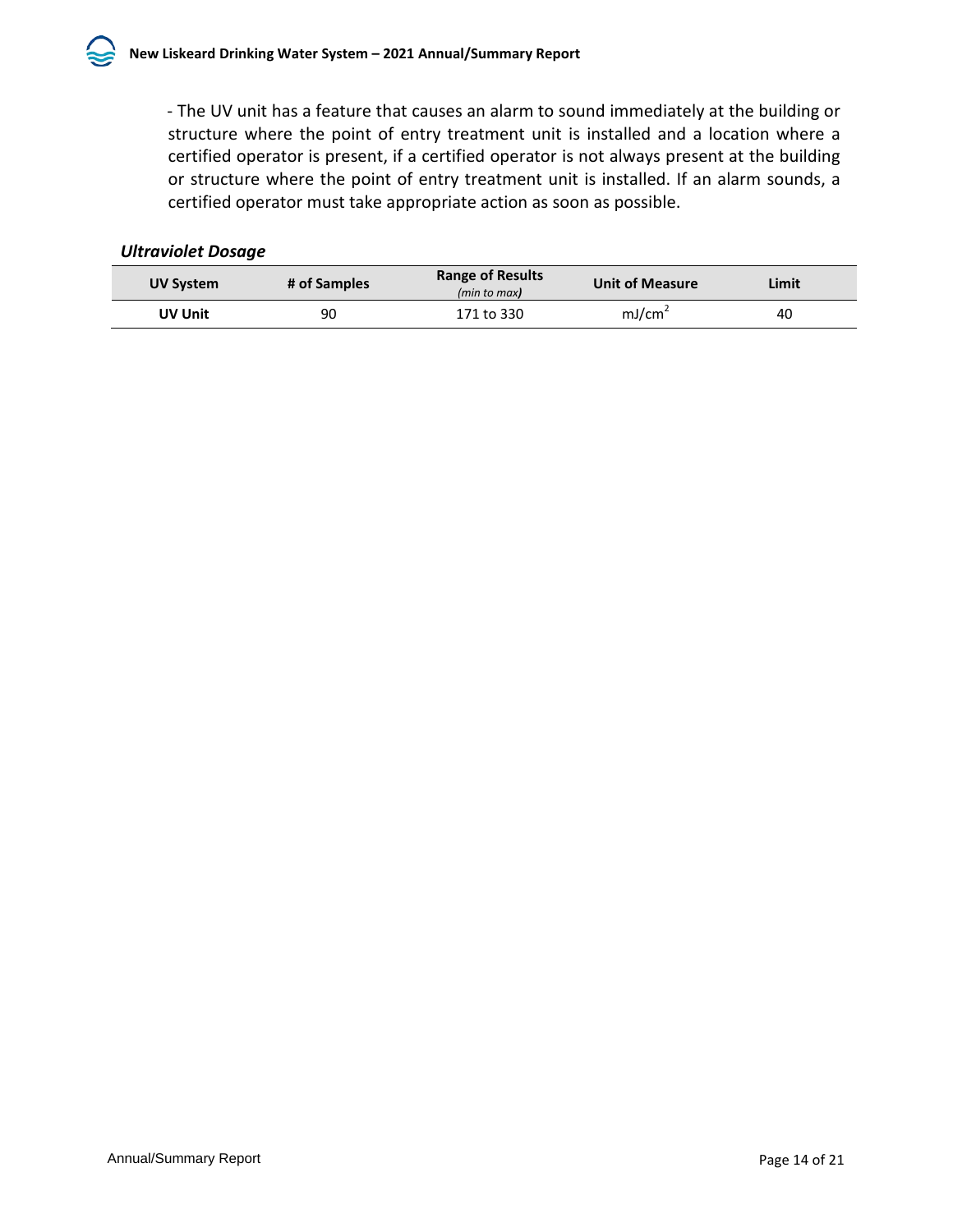New Liskeard Drinking Water System

# Schedule 22 2021 SUMMARY REPORT FOR MUNICIPALITIES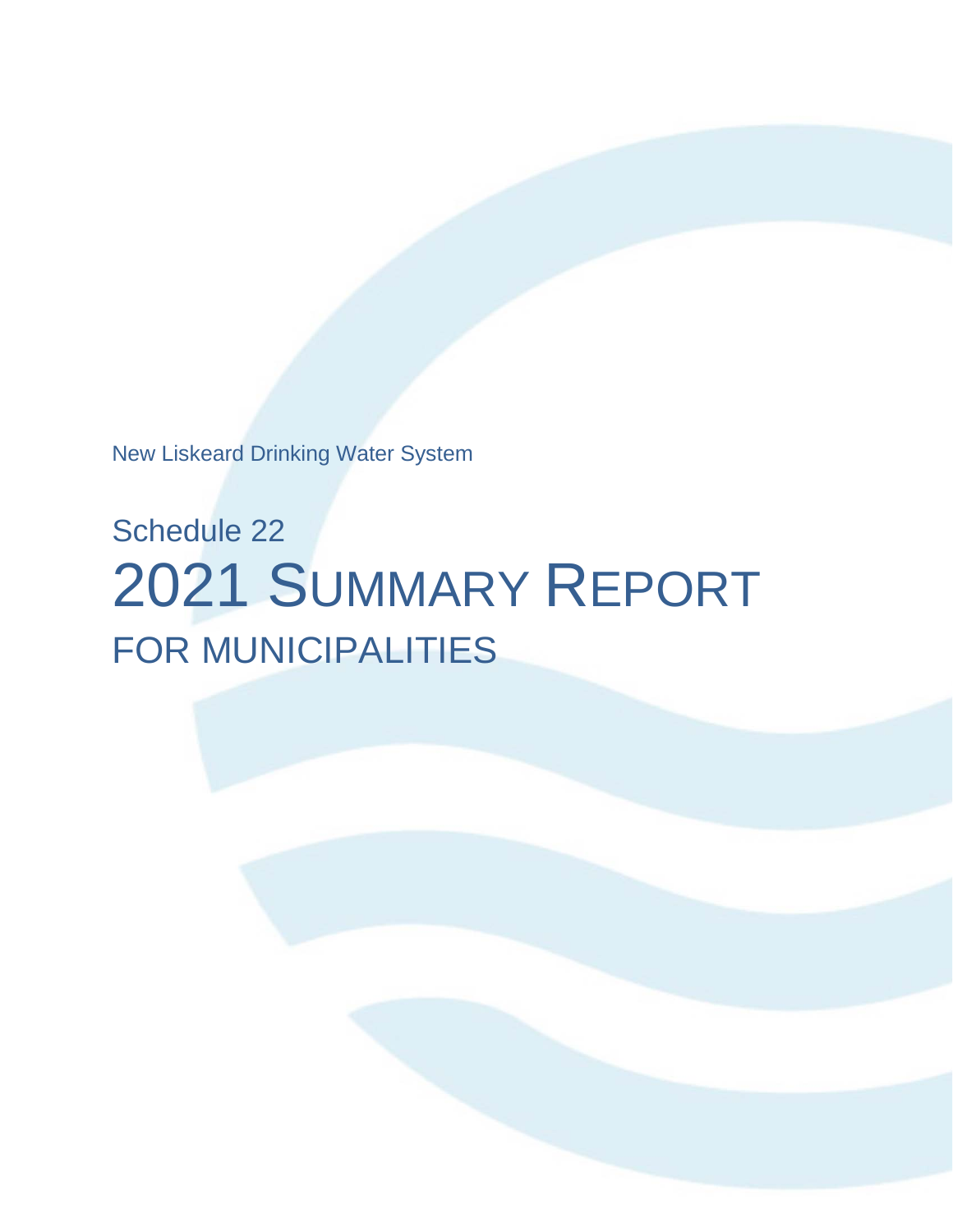# <span id="page-17-0"></span>**Schedule 22 - SUMMARY REPORTS FOR MUNICIPALITIES**

# <span id="page-17-1"></span>**1.0 INTRODUCTION**

**Drinking-Water System Name New Liskeard Drinking Water System Municipal Drinking Water Licence (MDWL)** 218-103-3 (issued July 23, 2021) **Drinking Water Works Permit (DWWP)** 218-203-4 (issued July 23, 2021) **Permit to Take Water (PTTW)** 4417-AF2JAM (issued November 2, 2016) **Reporting Period** January 1, 2021 to December 31, 2021

# <span id="page-17-2"></span>**2.0 REQUIREMENTS THE SYSTEM FAILED TO MEET**

According to information kept on record by OCWA, the New Liskeard Drinking Water System failed to meet the following requirements during the 2021 reporting period:

| Drinking Water                                                                                                    | <b>Requirement(s) the System</b>                                                                                                                                                                                                | <b>Duration</b>                                 | <b>Corrective Action(s)</b>                                                                                                                                                                                                           | <b>Status</b> |
|-------------------------------------------------------------------------------------------------------------------|---------------------------------------------------------------------------------------------------------------------------------------------------------------------------------------------------------------------------------|-------------------------------------------------|---------------------------------------------------------------------------------------------------------------------------------------------------------------------------------------------------------------------------------------|---------------|
| Legislation                                                                                                       | <b>Failed to Meet</b>                                                                                                                                                                                                           |                                                 |                                                                                                                                                                                                                                       |               |
| Section $31(1)(b)$<br>of part V of the<br>Safe Drinking<br>Water Act, 2002<br>Condition 3.3.1<br>of Schedule B of | The owner/operating authority was<br>not in compliance with the<br>requirement to prepare Form 1<br>documents as required by their<br>Drinking Water Works Permit.<br>A section of watermain was added                          | September<br>24, 2021 to<br>November 4,<br>2021 | For future projects, a meeting<br>will be held with the Owner and<br>OCWA (ORO, PCT, SOM) prior<br>to any work being done in the<br>distribution system to ensure all<br>regulatory paperwork will be<br>completed and all regulatory | Complete      |
| the Drinking<br>Water Works<br>Permit No. 218-<br>203-4 (dated July<br>23, 2021)                                  | to the distribution system, but a<br>Form 1 was not completed prior to<br>the work.<br>Failure to complete a Form 1 prior<br>to the watermain addition being<br>placed into service is a violation of<br>the noted legislation. |                                                 | procedures will be followed.                                                                                                                                                                                                          |               |

It should also be mentioned that, three (3) adverse water quality incidents were reported to the Ministry's Spills Action Center during the reporting period. Refer to Section 5.0 *– Details on Notices of Adverse Test Results and Other Problems Reported to & Submitted to the Spills Actions Center* on page 7 of this report for details.

# <span id="page-17-3"></span>**3.0 SUMMARY OF QUANTITIES & FLOW RATES**

# *Flow Monitoring*

Municipal Drinking Water Licence (MDWL) #218-103 requires the owner to install a sufficient number of flow measuring devices to permit the continuous measurement and recording of: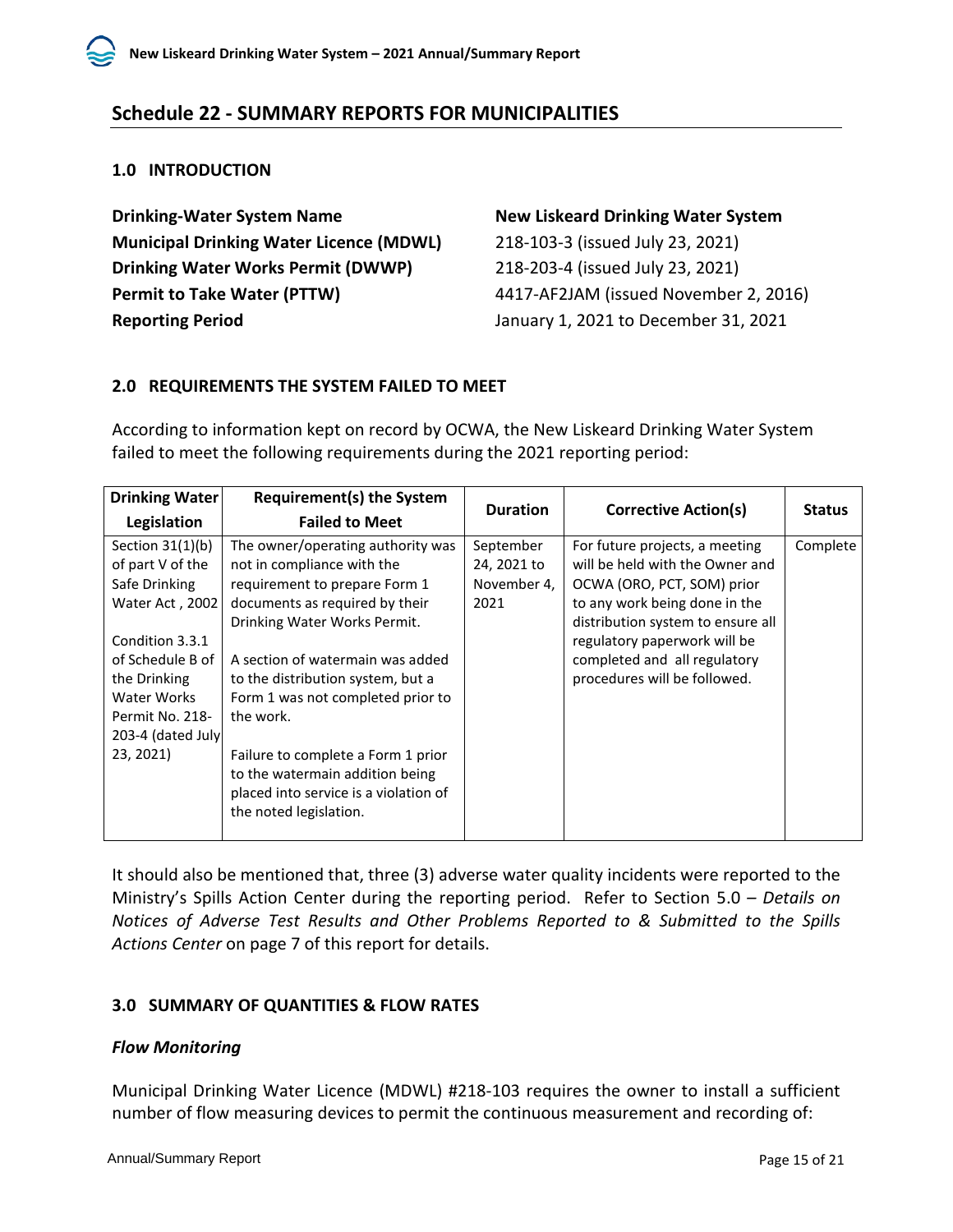

- the flow rate and daily volume of water conveyed from the treatment system to the distribution system, and
- the flow rate and daily volume of water conveyed into the treatment system.

The flow monitoring equipment identified in the MDWL is present and operating as required. These flow meters are calibrated on an annual basis as specified in the manufacturers' instructions.

#### *Water Usage*

The following Water Usage Tables summarize the quantities and flow rates of water taken and produced during the 2021 reporting period, including average monthly volumes, maximum monthly volumes, total monthly volumes and maximum flow rates.

#### Raw Water

#### **2021 - Monthly Summary of Water Takings from the Source (Well No. 3 and Well No. 4)**

Regulated by Permit to Take Water (PTTW) #4417-AF2JAM, issued November 2, 2016

#### **Well No. 3**

|                                                           | Jan   | Feb   | Mar   | Apr   | May   | Jun   | Jul   | Aug   | Sep   | Oct   | Nov   | Dec   | Year to<br>Date |
|-----------------------------------------------------------|-------|-------|-------|-------|-------|-------|-------|-------|-------|-------|-------|-------|-----------------|
| Total Volume $(m^3)$                                      | 35840 | 36210 | 40553 | 38160 | 45006 | 55959 | 49617 | 57444 | 50157 | 46343 | 47486 | 41712 | 544488          |
| Average Volume (m <sup>3</sup> /d)                        | 156   | 1293  | 308   | 1272  | 1452  | 1865  | 1601  | 1853  | 1672  | 1495  | 1583  | 1346  | 1492            |
| Maximum Volume $(m^3/d)$                                  | 1541  | 1826  | 2674  | 2062  | 2202  | 3136  | 2418  | 2769  | 3028  | 2133  | 2322  | 1830  | 3136            |
| <b>PTTW - Maximum Allowable</b><br>$3/day$ )<br>Volume (m | 4000  | 4000  | 4000  | 4000  | 4000  | 4000  | 4000  | 4000  | 4000  | 4000  | 4000  | 4000  | 4000            |
| Maximum Flow Rate (L/min)                                 | 4469  | 4342  | 4363  | 4487  | 4396  | 4445  | 4409  | 4405  | 4268  | 4312  | 4296  | 4307  | 4487            |
| <b>PTTW - Maximum Allowable</b><br>Flow Rate (L/min)      | 4500  | 4500  | 4500  | 4500  | 4500  | 4500  | 4500  | 4500  | 4500  | 4500  | 4500  | 4500  | 4500            |

#### **Well No. 4**

|                                                           | Jan   | Feb   | Mar   | Apr   | May   | Jun   | Jul   | Aug   | Sep   | Oct              | Nov   | <b>Dec</b> | Year to<br>Date |
|-----------------------------------------------------------|-------|-------|-------|-------|-------|-------|-------|-------|-------|------------------|-------|------------|-----------------|
| Total Volume $(m^3)$                                      | 36176 | 33918 | 40393 | 39604 | 47255 | 56792 | 54569 | 60352 | 43813 | 51192            | 44156 | 48546      | 556766          |
| Average Volume (m <sup>3</sup> /d)                        | 167   | 1211  | 303   | 1320  | 1524  | 1893  | 760   | 1947  | 460   | 1651             | 1472  | 1566       | 1525            |
| Maximum Volume $(m^3/d)$                                  | 1461  | 1543  | 1695  | 1636  | 2207  | 2531  | 2469  | 2668  | 2056  | 2076             | 1901  | 2904       | 2904            |
| <b>PTTW - Maximum Allowable</b><br>$3/day$ )<br>Volume (m | 4000  | 4000  | 4000  | 4000  | 4000  | 4000  | 4000  | 4000  | 4000  | 4000             | 4000  | 4000       | 4000            |
| Maximum Flow Rate (L/min)                                 | 2756  | 2606  | 2579  | 2890  | 2914  | 2897  | 3286  | 2893  | 2862  | 2799             | 2776  | 2738       | 3286            |
| <b>PTTW - Maximum Allowable</b><br>Flow Rate (L/min)      | 4500  | 4500  | 4500  | 4500  | 4500  | 4500  | 4500  | 4500  | 4500  | 450 <sub>C</sub> | 4500  | 4500       | 4500            |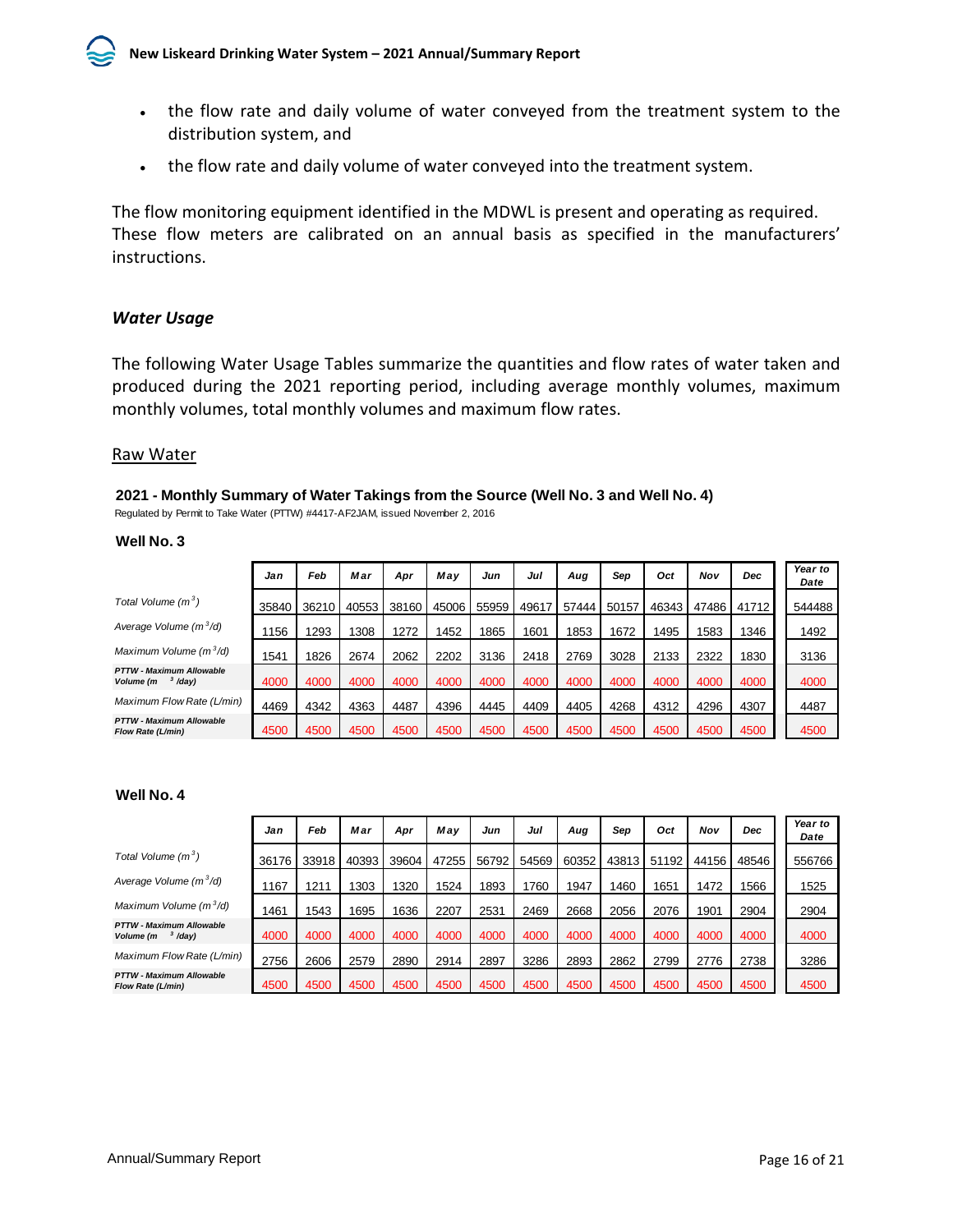

|                                                       | Jan   | Feb   | Mar   | Apr   | Mav   | Jun  | Jul  | Aug                          | Sep  | Oct   | Nov   | Dec   | Year to<br>Date |
|-------------------------------------------------------|-------|-------|-------|-------|-------|------|------|------------------------------|------|-------|-------|-------|-----------------|
| Total Volume (m <sup>3</sup> )                        | 72016 | 70127 | 80946 | 77755 | 92161 |      |      | 1112654110419011185951 93871 |      | 97535 | 90628 | 90237 | 1100716         |
| Average Volume (m <sup>3</sup> /d)                    | 2323  | 2505  | 2611  | 2592  | 2973  | 3755 | 3361 | 3826                         | 3129 | 3146  | 3021  | 2911  | 3016            |
| Maximum Volume (m <sup>3</sup> /d)                    | 2731  | 3058  | 3413  | 3378  | 4287  | 4885 | 4528 | 4711                         | 3913 | 3679  | 3460  | 3241  | 4885            |
| <b>MDWL - Rated Capacity</b><br>(m <sup>3</sup> /day) | 8000  | 8000  | 8000  | 8000  | 8000  | 8000 | 8000 | 8000                         | 8000 | 8000  | 8000  | 8000  | 8000            |

#### **Combined Raw Water Taking (Well No. 3 and Well No. 4)**

The system's Permit to Take Water #4417-AF2JAM, issued November 2, 2016, allows the City to withdraw water at the following rates:

| Well No. 3:                         | 4000 m /day | 4,500 L/minute |
|-------------------------------------|-------------|----------------|
| Well No. 4:                         | 4000 m /day | 4,500 L/minute |
| <b>Total Combined Daily Volume:</b> | 8000 m /day |                |

A review of the raw water flow data indicates that the wells did not exceed the maximum allowable volumes or maximum flow rates during the reporting period.

#### Treated Water

#### **2021 - Monthly Summary of Treated Water Supplied to the Distribution System**

Regulated by Municipal Drinking Water Licence (MDWL) #218-103 (issue 3), dated July 23, 2021

|                                                       | Jan   | Feb   | Mar   | Apr   | May  | Jun  | Jul  | Aug                       | Sep   | Oct   | Nov   | Dec   | Year to<br>Date |
|-------------------------------------------------------|-------|-------|-------|-------|------|------|------|---------------------------|-------|-------|-------|-------|-----------------|
| Total Volume (m <sup>3</sup> )                        | 67735 | 66533 | 77087 | 73943 |      |      |      | 87574 107615 99056 107439 | 89190 | 92663 | 84299 | 85499 | 1038634         |
| Average Volume (m <sup>3</sup> /d)                    | 2185  | 2376  | 2487  | 2465  | 2825 | 3587 | 3195 | 3466                      | 2973  | 2989  | 2810  | 2758  | 2846            |
| Maximum Volume (m <sup>3</sup> /d)                    | 2578  | 2899  | 3312  | 3231  | 4087 | 4708 | 4341 | 4556                      | 3774  | 3478  | 3407  | 3078  | 4708            |
| <b>MDWL - Rated Capacity</b><br>(m <sup>3</sup> /day) | 7865  | 7865  | 7865  | 7865  | 7865 | 7865 | 7865 | 7865                      | 7865  | 7865  | 7865  | 7865  | 7865            |

Schedule C, Section 1.0 (1.1) of MDWL No. 218-103 states that the maximum daily volume of treated water that flows from the treatment subsystem to the distribution system shall not exceed 7865  $m<sup>3</sup>$  on any calendar day. The New Liskeard DWS complied with this limit having a recorded maximum volume of 4708 m<sup>3</sup>/day on June 7<sup>th</sup>, which represents 59.8 % of the rated capacity.

Figure 1 compares the average and maximum flow rates into the distribution system to the approved rated capacity of the system as identified in the MDWL.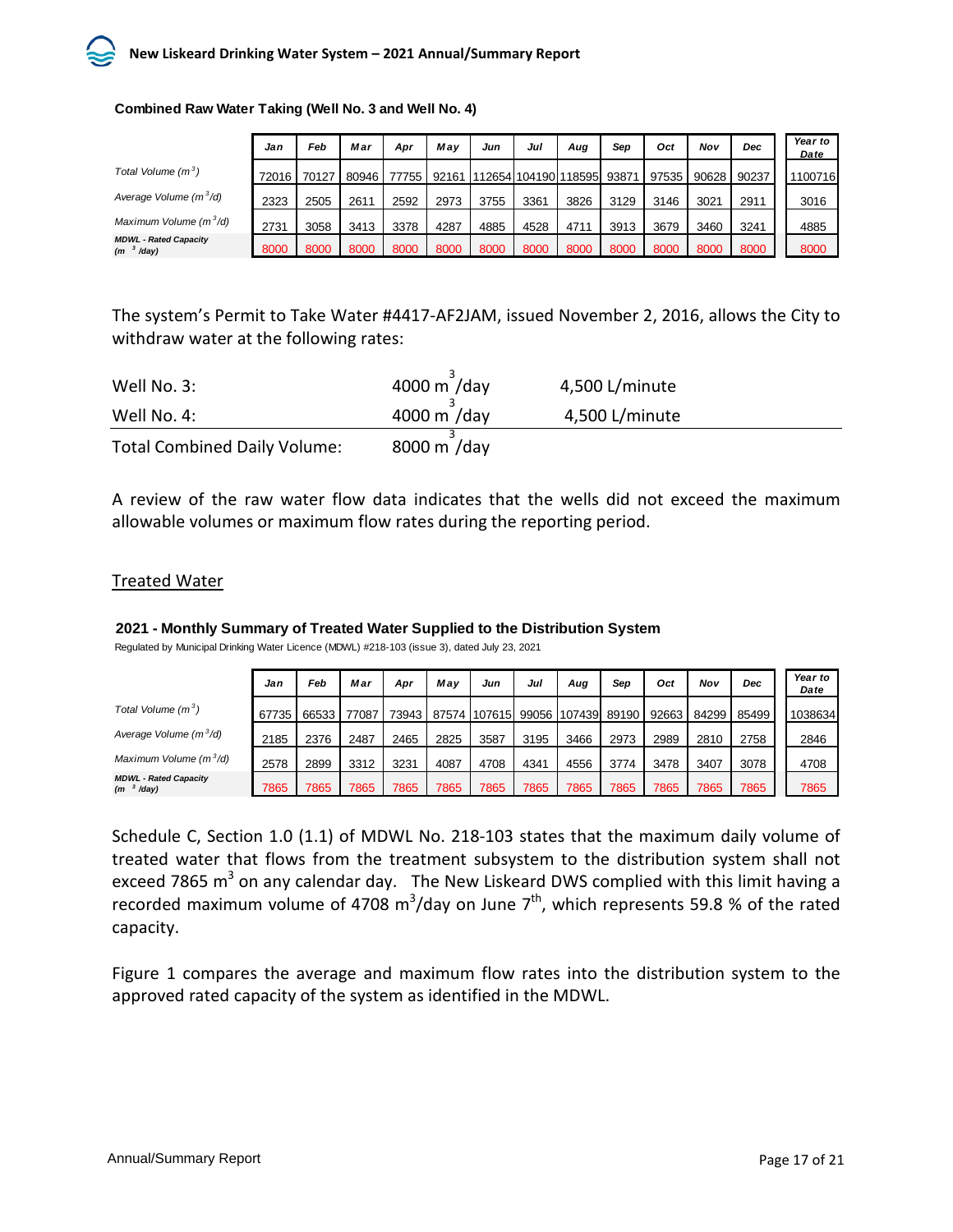|                                    | Jan  | Feb  | Mar  | Apr  | May  | Jun  | Jul  | Aug  | Sep  | <b>Oct</b> | Nov  | Dec  |
|------------------------------------|------|------|------|------|------|------|------|------|------|------------|------|------|
| Average Flow (m <sup>3</sup> /day) | 2185 | 2376 | 2487 | 2465 | 2825 | 3587 | 3195 | 3466 | 2973 | 2989       | 2810 | 2758 |
| Maximum Flow (m <sup>3</sup> /day) | 2578 | 2899 | 3312 | 3231 | 4087 | 4708 | 4341 | 4556 | 3774 | 3478       | 3407 | 3078 |
| <b>MDWL</b> - Rated Capacity       | 7865 | 7865 | 7865 | 7865 | 7865 | 7865 | 7865 | 7865 | 7865 | 7865       | 7865 | 7865 |
| % Rated Capacity                   | 33   | 37   | 42   | -41  | 52   | 60   | 55   | 58   | 48   | 44         | 43   | 39   |
|                                    |      |      |      |      |      |      |      |      |      |            |      |      |

# **Figure 1: 2021 - Comparison of Treated Water Flows to the Rated Capacity**

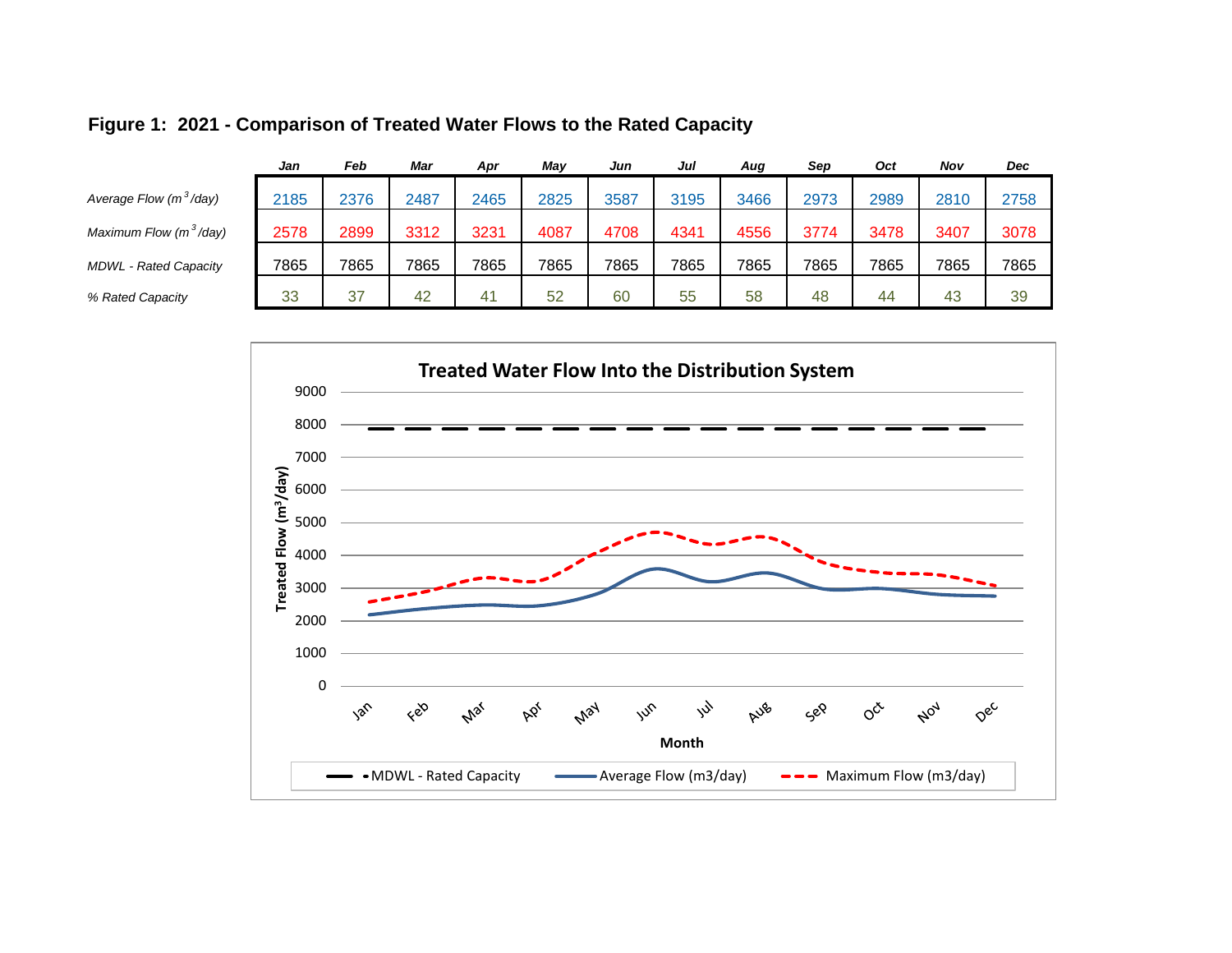# *Summary of System Performance*

The following information is provided to enable the Owner to assess the capability of the system to meet existing and future water usage needs:

| Rated Capacity of the Plant (MDWL)   | 7865 $m^3$ /day |                              |
|--------------------------------------|-----------------|------------------------------|
| Average Daily Flow for 2021          | 2846 $m^3$ /day | 36.2 % of the rated capacity |
| Maximum Daily Flow for 2021          | 4708 $m^3$ /day | 59.8 % of the rated capacity |
| Total Treated Water Produced in 2021 | 1,038,633 $m3$  |                              |

#### *Historical Flows*

#### *New Liskeard Water Treatment Plant – Flow Comparison*

| Year | <b>Maximum Treated Flow</b><br>$(m^3/d)$ | <b>Average Daily Flow</b><br>(m <sup>3</sup> /d) | <b>Average Day % of Rated</b><br>Capacity<br>$(7865 \text{ m}^3/\text{d})$ |
|------|------------------------------------------|--------------------------------------------------|----------------------------------------------------------------------------|
| 2021 | 4708                                     | 2846                                             | 36.2%                                                                      |
| 2020 | 6326                                     | 2738                                             | 34.8%                                                                      |
| 2019 | 6112                                     | 3036                                             | 38.6%                                                                      |
| 2018 | 5993                                     | 3341                                             | 42.5%                                                                      |
| 2017 | 4511                                     | 2953                                             | 37.5%                                                                      |

Figure 2 compares the average treated water flows from 2017 to 2021.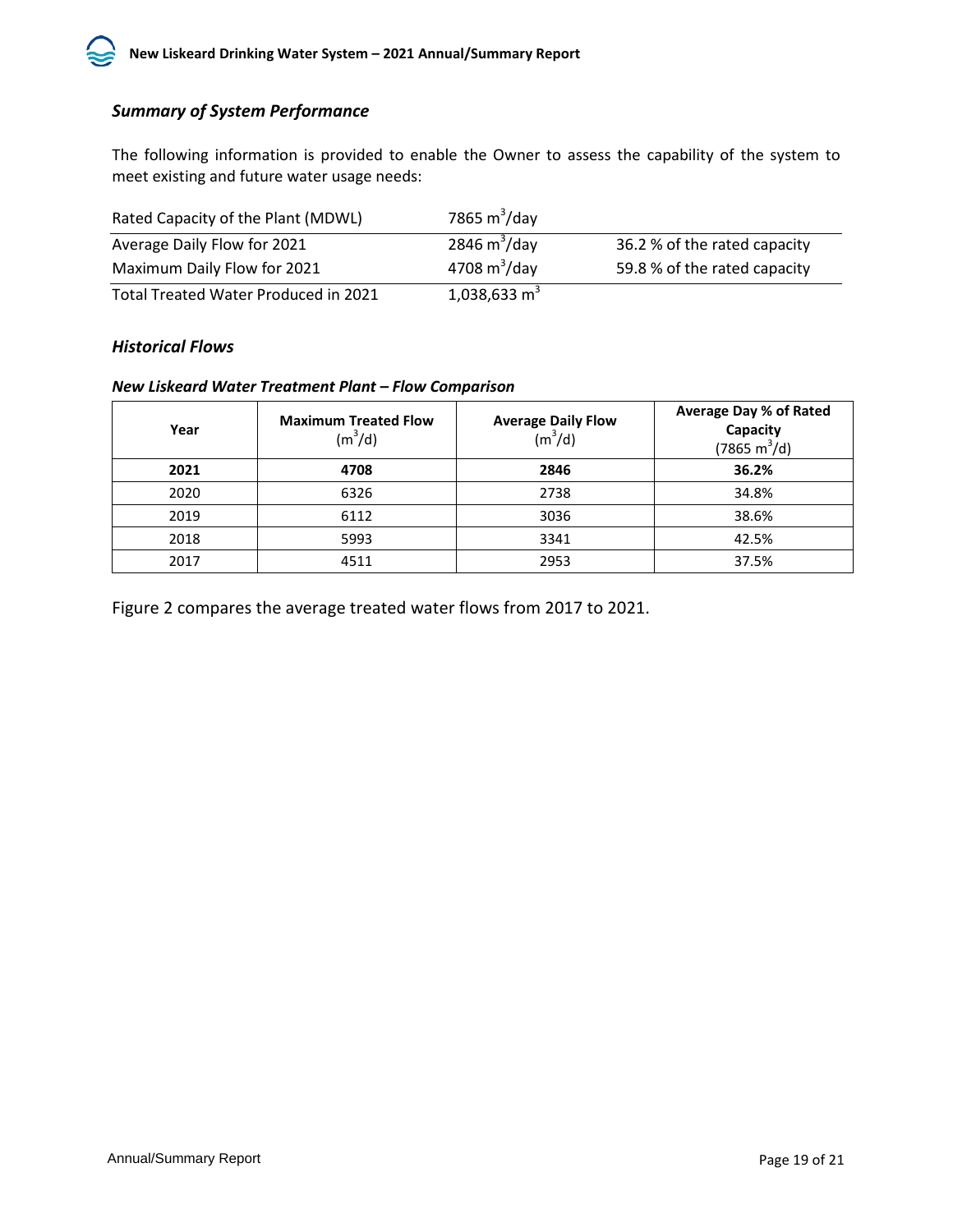#### **Figure 2: New Liskeard Water Treatment System - Average Treated Water Flows from 2017 to 2021**

|                                             | Jan  | Feb  | Mar  | Apr  | May  | Jun  | Jul  | Aug  | Sep  | Oct  | Nov  | <b>Dec</b> |
|---------------------------------------------|------|------|------|------|------|------|------|------|------|------|------|------------|
| 2017 Average Flow (m <sup>3</sup> /day)     | 2902 | 2854 | 3036 | 2856 | 2914 | 3232 | 3310 | 2803 | 3008 | 3060 | 2668 | 2796       |
| 2018 Average Flow (m <sup>3</sup> /day)     | 3187 | 3171 | 3232 | 3171 | 3081 | 3676 | 4477 | 3761 | 3210 | 3232 | 2968 | 2924       |
| 2019 Average Flow (m <sup>3</sup> /day)     | 2906 | 3026 | 2875 | 2866 | 3231 | 3220 | 4260 | 3622 | 2878 | 2535 | 2505 | 2512       |
| 2020 Average Flow (m <sup>3</sup> /day)     | 2351 | 2418 | 2651 | 2459 | 2810 | 3457 | 3413 | 3324 | 2702 | 2563 | 2374 | 2315       |
| 2021 Average Flow (m <sup>3</sup> /day)     | 2185 | 2376 | 2487 | 2465 | 2825 | 3587 | 3195 | 3466 | 2973 | 2989 | 2810 | 2758       |
|                                             |      |      |      |      |      |      |      |      |      |      |      |            |
| MDWL - Rated Capacity (m <sup>3</sup> /day) | 7865 | 7865 | 7865 | 7865 | 7865 | 7865 | 7865 | 7865 | 7865 | 7865 | 7865 | 7865       |

<span id="page-22-0"></span>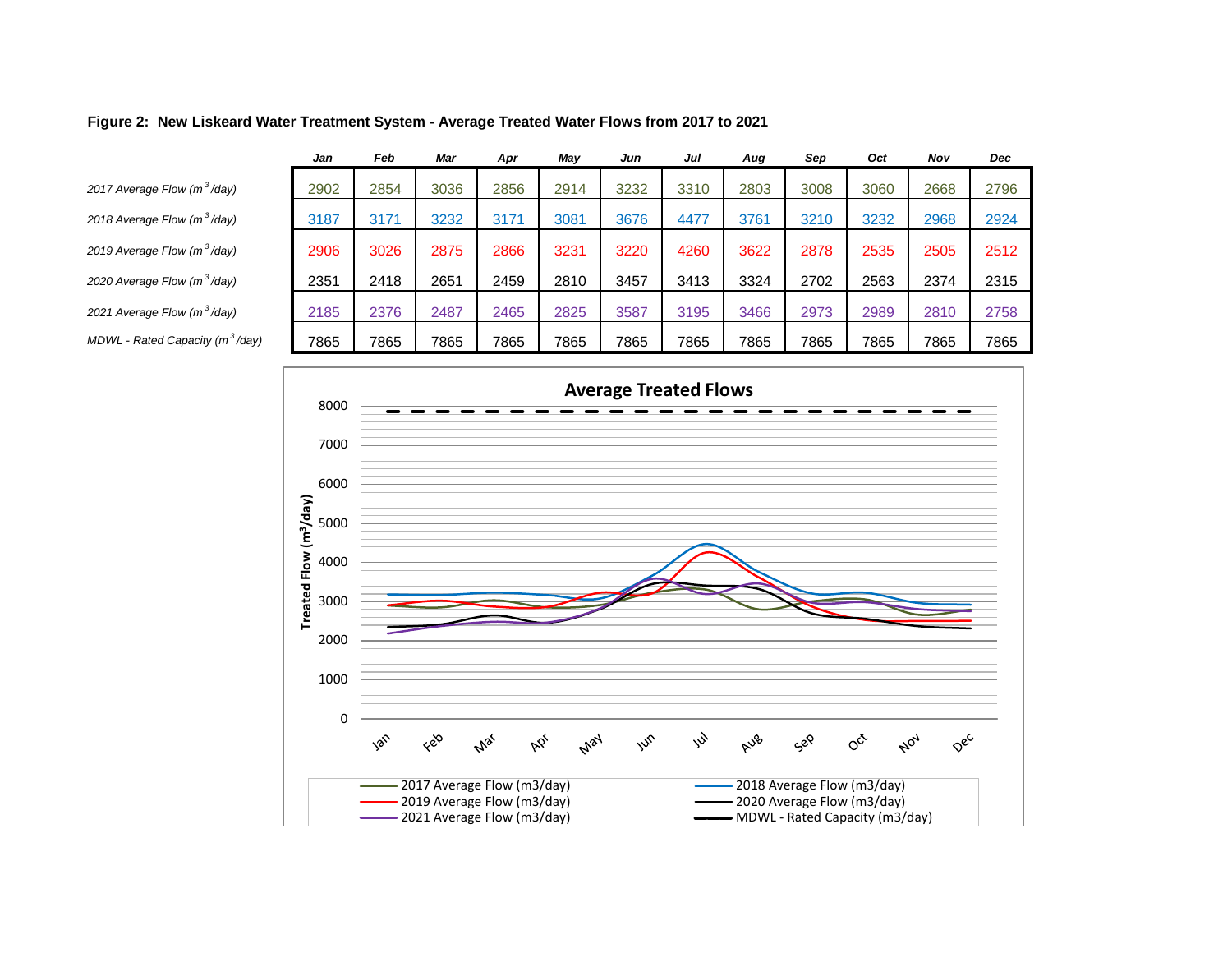# **CONCLUSION**

The water quality data collected in 2021 demonstrates that the New Liskeard drinking water system provided high quality drinking water to its users. Three adverse water quality incidents occurred during watermain repairs and were immediately reported, responded to and resolved.

The New Liskeard Drinking Water System was able to operate in accordance with the terms and conditions of the Permit to Take Water and in accordance with the rated capacity of the licence while meeting the community's demand for water use.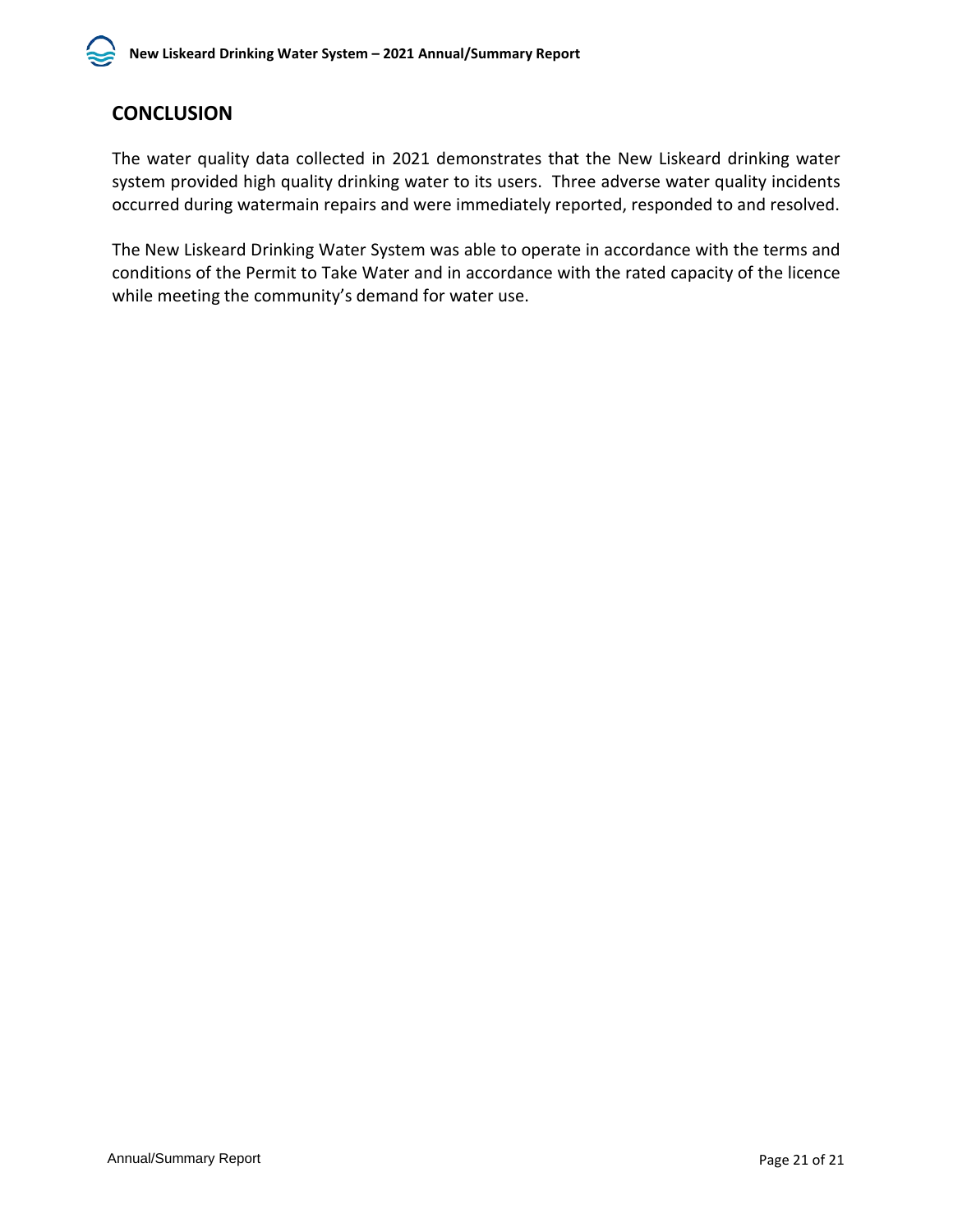# **APPENDIX A**

Monthly Summary of Microbiological Test Results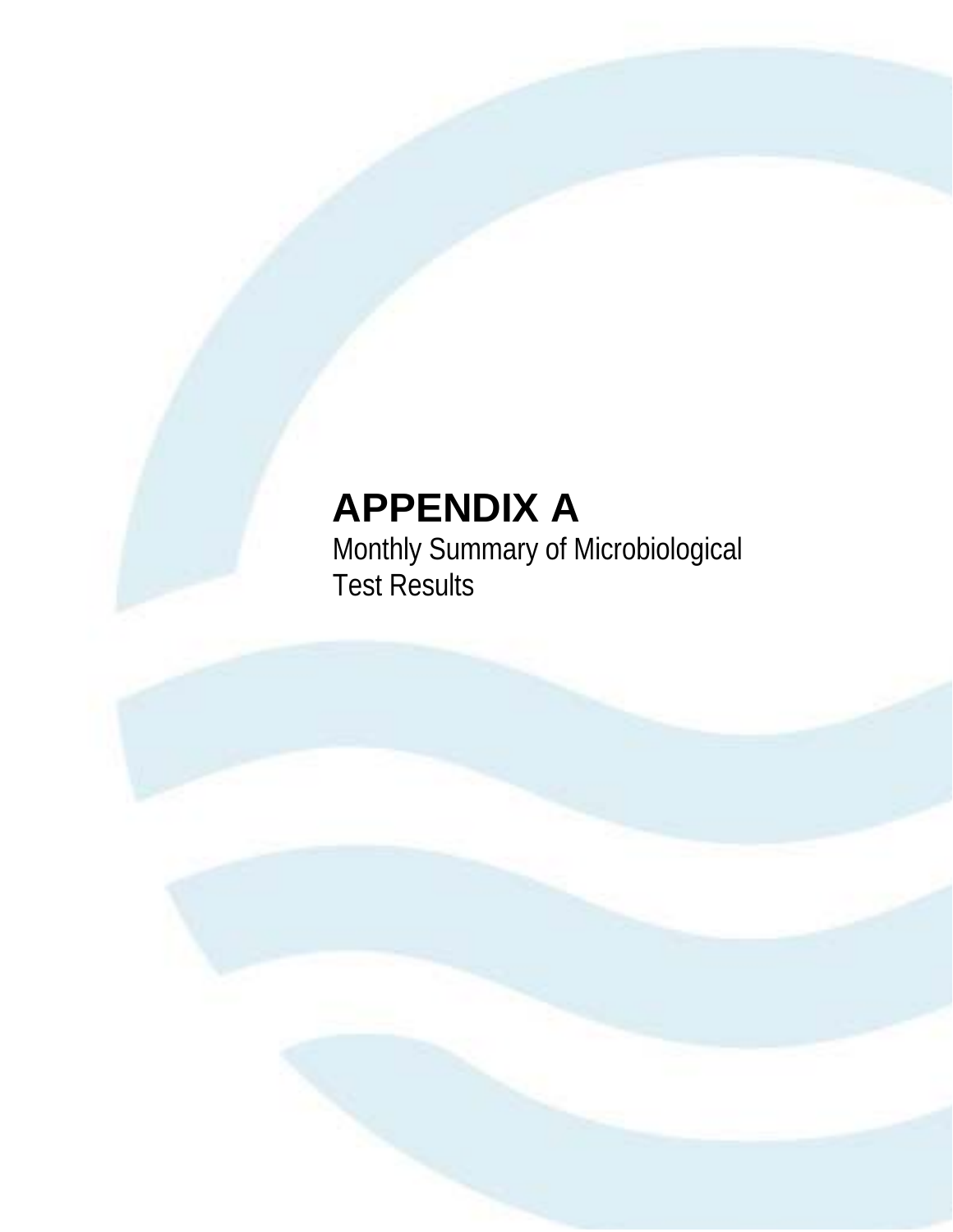# **NEW LISKEARD DRINKING WATER SYSTEM 2021 SUMMARY OF MICROBIOLOGICAL TEST RESULTS**

|                                                                            |                       |                               |              |                               |                          |                            |                                   |                            |                            |                               |                                                               | 09/2021                       | 10/2021                       | 11/2021                    | 12/2021                   | Total |             | Max                      | Min                 |
|----------------------------------------------------------------------------|-----------------------|-------------------------------|--------------|-------------------------------|--------------------------|----------------------------|-----------------------------------|----------------------------|----------------------------|-------------------------------|---------------------------------------------------------------|-------------------------------|-------------------------------|----------------------------|---------------------------|-------|-------------|--------------------------|---------------------|
| <b>RAW WATER</b>                                                           |                       | 01/2021                       |              | 02/2021                       |                          | 03/2021                    | 04/2021                           | 05/2021                    | 06/2021                    | 07/2021                       | 08/2021                                                       |                               |                               |                            |                           |       | Avg         |                          |                     |
| Well 3 / Total Coliform: TC - cfu/100mL<br>Count Lab                       |                       | $\overline{4}$                |              | $\overline{4}$                |                          | 5                          | $\overline{4}$                    | 5                          | $\overline{4}$             | $\overline{4}$                | 5                                                             | $\overline{4}$                | $\overline{4}$                | 5                          | $\overline{4}$            | 52    |             |                          |                     |
| Max Lab                                                                    |                       | $\mathbf 0$                   |              | $^{\circ}$                    |                          | 0                          | $\circ$                           | $\mathbf 0$                | $\mathbf 0$                | $\overline{2}$                | 0                                                             | $^{\circ}$                    | $\mathbf{1}$                  | $^{\circ}$                 | $\mathsf 0$               |       |             |                          |                     |
| Mean Lab                                                                   |                       | $\mathbf 0$                   |              | $\mathbf 0$                   |                          | $\mathsf 0$                | $\mathbf 0$                       | $\mathbf 0$                | $\mathbf 0$                | 0.75                          | 0                                                             | $\mathbb O$                   | 0.25                          | $\mathsf 0$                | $\mathbf 0$               |       | 0.077       |                          |                     |
| Min Lab                                                                    |                       | $\mathbf 0$                   |              | $\mathsf 0$                   |                          | 0                          | $\,0\,$                           | $\mathbf 0$                | $\mathbf 0$                | $\mathsf 0$                   | $\,0\,$                                                       | $\mathbf 0$                   | $\mathsf 0$                   | 0                          | $\circ$                   |       |             |                          |                     |
| Well 3 / E. Coli: EC - cfu/100mL                                           |                       |                               |              |                               |                          |                            |                                   |                            |                            |                               |                                                               |                               |                               |                            |                           |       |             |                          |                     |
| Count Lab                                                                  |                       | $\overline{4}$                |              | $\overline{4}$                |                          | 5                          | $\overline{4}$                    | 5                          | $\overline{4}$             | $\overline{4}$                | 5                                                             | $\overline{4}$                | $\overline{4}$                | 5                          | $\overline{4}$            | 52    |             |                          |                     |
| Max Lab                                                                    |                       | $\mathbf 0$                   |              | $\circ$                       |                          | $^{\circ}$                 | $\mathbf 0$                       | $\mathbf 0$                | $\mathbf 0$                | $\,0\,$                       | $\,0\,$                                                       | $^{\circ}$                    | $\mathbf 0$                   | $\mathsf 0$                | $\overline{0}$            |       |             |                          |                     |
| Mean Lab                                                                   |                       | $\mathbf 0$                   |              | 0                             |                          | $\mathbf 0$                | $\,0\,$                           | $\mathbf 0$                | $\mathbf 0$                | $\,0\,$                       | $\,0\,$                                                       | $\mathbf 0$                   | $\mathbf 0$                   | $\mathbf 0$                | $\,0\,$                   |       | $\Omega$    |                          |                     |
| Min Lab                                                                    |                       | $\mathbf 0$                   |              | $\mathsf 0$                   |                          | $\mathsf 0$                | $\,0\,$                           | $\mathbf 0$                | $\mathbf 0$                | $\mathsf 0$                   | $\,0\,$                                                       | $\mathbf 0$                   | $\mathsf 0$                   | $\mathsf 0$                | $\mathsf 0$               |       |             |                          |                     |
| Well 4 / Total Coliform: TC - cfu/100mL                                    |                       |                               |              |                               |                          |                            |                                   |                            |                            |                               |                                                               |                               |                               |                            |                           |       |             |                          |                     |
| Count Lab                                                                  |                       | $\overline{4}$                |              | $\overline{4}$                |                          | 5                          | $\overline{4}$                    | 5                          | $\overline{4}$             | $\overline{4}$                | $\overline{5}$                                                | $\overline{4}$                | $\overline{4}$                | 5                          | $\overline{4}$            | 52    |             |                          |                     |
| Max Lab                                                                    |                       | $\mathbf 0$                   |              | $\circ$                       |                          | 0                          | $^{\circ}$                        | $\mathbf 0$                | $\mathbf 0$                | $\circ$                       | $\,0\,$                                                       | $^{\circ}$                    | 0                             | $\circ$                    | $\mathbf 0$               |       |             | $\Omega$                 |                     |
| Mean Lab                                                                   |                       | $\mathbf 0$                   |              | $\mathbf 0$                   |                          | $\mathsf 0$                | $\mathbf 0$                       | $\mathbf 0$                | $\mathbf 0$                | $\mathbf 0$                   | 0                                                             | $\mathbf 0$                   | $\mathbf 0$                   | $\bf{0}$                   | $\mathbf 0$               |       | $\Omega$    |                          |                     |
| Min Lab                                                                    |                       | $\mathbb O$                   |              | $\mathbf 0$                   |                          | 0                          | $\,0\,$                           | $\mathbf 0$                | $\mathbf 0$                | $\mathbf 0$                   | $\,0\,$                                                       | $\mathbb O$                   | $\mathbf 0$                   | $\mathbf 0$                | $\circ$                   |       |             |                          |                     |
| Well 4 / E. Coli: EC - cfu/100mL                                           |                       |                               |              |                               |                          |                            |                                   |                            |                            |                               |                                                               |                               |                               |                            |                           |       |             |                          |                     |
| Count Lab                                                                  |                       | $\overline{4}$                |              | $\overline{4}$                |                          | 5                          | 4                                 | 5                          | $\overline{4}$             | $\overline{4}$                | $\overline{5}$                                                | $\overline{4}$                | $\overline{4}$                | 5                          | 4                         | 52    |             |                          |                     |
| Max Lab                                                                    |                       | $\mathbf 0$                   |              | $^{\circ}$                    |                          | 0                          | $\mathbf 0$                       | $\mathbf 0$                | $\mathbf 0$                | $\mathsf 0$                   | $\,0\,$                                                       | $^{\circ}$                    | $\mathbf 0$                   | 0                          | $\mathbf 0$               |       |             |                          |                     |
| Mean Lab<br>Min Lab                                                        |                       | $\mathbf 0$<br>$\mathbf 0$    |              | $\mathbf 0$<br>$\mathsf 0$    |                          | $\mathbf 0$<br>$\mathsf 0$ | $\,0\,$<br>$\,0\,$                | $\mathbf 0$<br>$\mathbf 0$ | $\mathbf 0$<br>$\mathbf 0$ | $\,0\,$<br>$\,0\,$            | $\,0\,$<br>$\,0\,$                                            | $\mathbf 0$<br>$\mathbb O$    | $\mathbf 0$<br>$\mathsf 0$    | $\mathbf 0$<br>$\mathsf 0$ | $\,0\,$<br>$\mathsf 0$    |       | $\mathbf 0$ |                          | $\Omega$            |
|                                                                            |                       |                               |              |                               |                          |                            |                                   |                            |                            |                               |                                                               |                               |                               |                            |                           |       |             |                          |                     |
|                                                                            |                       |                               |              |                               |                          |                            |                                   |                            |                            |                               |                                                               | 09/2021                       | 10/2021                       | 11/2021                    | 12/2021                   | Total |             | Max                      | Min                 |
| <b>TREATED WATER</b><br>Treated Water POE / Total Coliform: TC - cfu/100mL |                       | 01/2021                       |              | 02/2021                       |                          | 03/2021                    | 04/2021                           | 05/2021                    | 06/2021                    | 07/2021                       | 08/2021                                                       |                               |                               |                            |                           |       | Avg         |                          |                     |
| Count Lab                                                                  |                       | $\overline{4}$                |              | $\overline{4}$                |                          | 5                          | $\overline{4}$                    | $\overline{5}$             | $\overline{4}$             | $\overline{4}$                | 5                                                             | $\overline{4}$                | $\overline{4}$                | $\sqrt{5}$                 | $\overline{4}$            | 52    |             |                          |                     |
| Max Lab                                                                    |                       | $\mathbf 0$                   |              | 0                             |                          | $\mathsf 0$                | $\,0\,$                           | $\mathbf 0$                | $\mathbf 0$                | $\mathbf 0$                   | $\,0\,$                                                       | $\mathbf 0$                   | $\mathbf 0$                   | $\mathbf 0$                | $\mathbf 0$               |       |             | $\circ$                  |                     |
| Mean Lab                                                                   |                       | $\mathbb O$                   |              | $\mathsf 0$                   |                          | 0                          | $\,0\,$                           | $\mathbb O$                | $\mathbf 0$                | $\mathsf 0$                   | $\,0\,$                                                       | $\mathbf 0$                   | $\mathbf 0$                   | 0                          | $\mathsf 0$               |       | 0           |                          |                     |
| Min Lab                                                                    |                       | $\bf{0}$                      |              | $\mathbf 0$                   |                          | 0                          | $\overline{0}$                    | $\circ$                    | $\,0\,$                    | $\mathbf 0$                   | $\mathbf 0$                                                   | $\bf{0}$                      | $\mathbf 0$                   | 0                          | $\overline{0}$            |       |             |                          |                     |
| Treated Water POE / E. Coli: EC - cfu/100mL                                |                       |                               |              |                               |                          |                            |                                   |                            |                            |                               |                                                               |                               |                               |                            |                           |       |             |                          |                     |
| Count Lab                                                                  |                       | $\overline{4}$                |              | $\overline{4}$                |                          | 5                          | $\overline{4}$                    | $\sqrt{5}$                 | $\overline{4}$             | $\overline{4}$                | $\overline{5}$                                                | $\overline{4}$                | $\overline{4}$                | $\mathbf 5$                | $\overline{4}$            | 52    |             |                          |                     |
| Max Lab                                                                    |                       | $\mathbf 0$                   |              | $\mathbf 0$                   |                          | $\mathbf 0$                | $\mathbf 0$                       | $\mathbf 0$                | $\mathbf 0$                | $\,0\,$                       | $\,0\,$                                                       | $\mathbf 0$                   | $\mathbf 0$                   | $\mathbf 0$                | $\mathbf 0$               |       |             |                          |                     |
| Mean Lab                                                                   |                       | $\mathbb O$                   |              | $\mathsf 0$                   |                          | $\mathsf 0$                | $\mathsf 0$                       | 0                          | $\mathbb O$                | $\,0\,$                       | $\,0\,$                                                       | $\mathbb O$                   | $\mathbf 0$                   | $\mathsf 0$                | $\mathsf 0$               |       | $\Omega$    |                          |                     |
| Min Lab                                                                    |                       | $\bf{0}$                      |              | $\mathbf 0$                   |                          | 0                          | 0                                 | $\mathbf 0$                | $\,0\,$                    | 0                             | $\mathbf 0$                                                   | $\bf{0}$                      | $\mathbf 0$                   | 0                          | $\mathbf 0$               |       |             |                          | $\Omega$            |
| Treated Water POE / HPC - cfu/mL                                           |                       |                               |              |                               |                          |                            |                                   |                            |                            |                               |                                                               |                               |                               |                            |                           |       |             |                          |                     |
| Count Lab                                                                  |                       | $\overline{4}$                |              | $\overline{4}$                |                          | 5                          | $\overline{4}$                    | 5                          | $\overline{4}$             | $\overline{4}$                | 5                                                             | $\overline{4}$                | $\overline{4}$                | $\overline{5}$             | $\overline{4}$            | 52    |             |                          |                     |
| Max Lab                                                                    | k                     | $30\,$                        |              | 20                            |                          | 60                         | 30                                | 10                         | 10                         | 10                            | 20<br>$\prec$                                                 | 30                            | 10                            | 10                         | 10                        |       |             | 60                       |                     |
| Mean Lab                                                                   |                       | 15                            | 4            | 12.5                          | $\overline{\phantom{a}}$ | 24                         | 15                                | 10                         | 10                         | 10<br>$\,<$                   | 12<br>k                                                       | 15<br>k                       | 10                            | 10                         | 10                        |       | 12.885      |                          |                     |
| Min Lab                                                                    | $\leq$                | 10                            | $\prec$      | 10                            | k                        | 10                         | 10                                | $10$                       | 10                         | 10<br>$\prec$                 | 10<br>$\epsilon$                                              | 10<br>$\leq$                  | $10$                          | 10                         | $10$                      |       |             | $\overline{\phantom{a}}$ | 10                  |
|                                                                            |                       |                               |              |                               |                          |                            |                                   |                            |                            |                               |                                                               |                               |                               |                            |                           |       |             |                          |                     |
| <b>DISTRIBUTION WATER</b>                                                  |                       | 01/2021                       |              | 02/2021                       |                          | 03/2021                    | 04/2021                           | 05/2021                    | 06/2021                    | 07/2021                       | 08/2021                                                       | 09/2021                       | 10/2021                       | 11/2021                    | 12/2021                   | Total | Avg         | Max                      | Min                 |
| 1st Bacti/Residual / Total Coliform: TC - cfu/100mL                        |                       |                               |              |                               |                          |                            |                                   |                            |                            |                               |                                                               |                               |                               |                            |                           |       |             |                          |                     |
| Count Lab<br>Max Lab                                                       |                       | $\overline{4}$<br>$\mathbf 0$ |              | $\overline{4}$<br>$\mathbf 0$ |                          | 5<br>0                     | $\overline{4}$<br>$\,0\,$         | 5<br>$\mathbf 0$           | $\sqrt{4}$<br>$\mathbb O$  | $\overline{4}$<br>$\mathsf 0$ | 5<br>$\,0\,$                                                  | $\overline{4}$<br>$\mathbf 0$ | $\overline{4}$<br>$\mathbf 0$ | 5<br>0                     | $\overline{4}$<br>$\circ$ | 52    |             | $\mathbf 0$              |                     |
| Mean Lab                                                                   |                       | 0                             |              | $\,0\,$                       |                          | $\mathsf 0$                | $\,0\,$                           | $\mathbf 0$                | $\,0\,$                    | $\mathbf 0$                   | 0                                                             | 0                             | 0                             | $\mathbf 0$                | $\mathbf 0$               |       | $\Omega$    |                          |                     |
| Min Lab                                                                    |                       | $\mathbf 0$                   |              | $\mathbf 0$                   |                          | $\mathsf 0$                | $\mathbf 0$                       | $\mathbf 0$                | $\mathbf 0$                | $\mathbf 0$                   | $\,0\,$                                                       | $\mathbf 0$                   | $\mathbf 0$                   | $\mathbf 0$                | $\mathbf 0$               |       |             |                          |                     |
| 1st Bacti/Residual / E. Coli - cfu/100mL                                   |                       |                               |              |                               |                          |                            |                                   |                            |                            |                               |                                                               |                               |                               |                            |                           |       |             |                          |                     |
| Count Lab                                                                  |                       | $\overline{4}$                |              | $\overline{4}$                |                          | 5                          | $\overline{4}$                    | $\sqrt{5}$                 | $\overline{4}$             | $\overline{4}$                | 5                                                             | $\overline{4}$                | $\overline{4}$                | 5                          | $\overline{4}$            | 52    |             |                          |                     |
| Max Lab                                                                    |                       | $\mathbf 0$                   |              | $\mathsf 0$                   |                          | $\mathsf 0$                | $\mathbf 0$                       | $\mathbf 0$                | $\mathbf 0$                | $\mathsf 0$                   | $\,0\,$                                                       | $\mathbf 0$                   | $\mathsf 0$                   | $\mathsf 0$                | $\,0\,$                   |       |             |                          |                     |
| Mean Lab                                                                   |                       | 0                             |              | $\,0\,$                       |                          | 0                          | $\overline{0}$                    | $\mathbf 0$                | $\mathbf 0$                | $\,0\,$                       | 0                                                             | $\bf{0}$                      | 0                             | 0                          | $\mathbf 0$               |       | $\Omega$    |                          |                     |
| Min Lab                                                                    |                       | $\mathbb O$                   |              | $\mathbf 0$                   |                          | $\mathsf 0$                | $\mathbf 0$                       | $\mathbb O$                | $\mathbf 0$                | $\,0\,$                       | $\mathbf 0$                                                   | $\mathbb O$                   | $\mathbf 0$                   | $\,0\,$                    | $\circ$                   |       |             |                          |                     |
| 2nd Bacti/Residual / Total Coliform: TC - cfu/100mL                        |                       |                               |              |                               |                          |                            |                                   |                            |                            |                               |                                                               |                               |                               |                            |                           |       |             |                          |                     |
| Count Lab                                                                  |                       | $\overline{4}$                |              | $\overline{4}$                |                          | 5                          | $\sqrt{4}$                        | 5                          | $\overline{4}$             | $\overline{4}$                | 5                                                             | $\overline{4}$                | $\overline{4}$                | 5                          | $\overline{4}$            | 52    |             |                          |                     |
| Max Lab                                                                    |                       | $\mathbf 0$                   |              | $\mathsf 0$                   |                          | $\mathsf 0$                | $\mathbf 0$                       | $\mathbf 0$                | $\mathbf 0$                | $\mathsf 0$                   | $\,0\,$                                                       | $\mathbf 0$                   | $\mathbf 0$                   | $\mathbf 0$                | $\,0\,$                   |       |             | $\mathbf 0$              |                     |
| Mean Lab                                                                   |                       | 0                             |              | $\mathbf 0$                   |                          | $\mathsf 0$                | $\,0\,$                           | $\mathbf 0$                | $\mathbf 0$                | $\mathbf 0$                   | 0                                                             | 0                             | 0                             | $\mathbf 0$                | $\mathbf 0$               |       | $\Omega$    |                          |                     |
| Min Lab                                                                    |                       | $\mathbb O$                   |              | $\mathsf 0$                   |                          | 0                          | $\circ$                           | $\mathbb O$                | $\mathbb O$                | $\mathsf 0$                   |                                                               | $\mathbb O$                   |                               |                            |                           |       |             |                          | $\Omega$            |
| 2nd Bacti/Residual / E. Coli - cfu/100mL                                   |                       |                               |              |                               |                          |                            |                                   |                            |                            |                               | $\,0\,$                                                       |                               | $\mathbf 0$                   | $\mathbf 0$                | $\mathbf 0$               |       |             |                          |                     |
| Count Lab                                                                  |                       |                               |              |                               |                          |                            |                                   |                            |                            |                               |                                                               |                               |                               |                            |                           |       |             |                          |                     |
| Max Lab                                                                    |                       | $\overline{4}$                |              | $\overline{4}$                |                          | 5                          | $\overline{4}$                    | $\sqrt{5}$                 | $\overline{4}$             | $\overline{4}$                | 5                                                             | $\overline{4}$                | $\overline{4}$                | 5                          | $\overline{4}$            | 52    |             |                          |                     |
| Mean Lab                                                                   |                       | $\mathbf 0$                   |              | $\mathsf 0$                   |                          | 0                          | $\mathsf 0$                       | $\mathbb O$                | $\mathbf 0$                | $\mathsf 0$                   | $\,0\,$                                                       | $\mathbf 0$                   | $\mathsf 0$                   | 0                          | $\,0\,$                   |       |             |                          |                     |
|                                                                            |                       | 0                             |              | $\mathbf 0$                   |                          | 0                          | $\,0\,$                           | 0                          | $\mathbf 0$                | $\,0\,$                       | $\mathbf 0$                                                   | 0                             | 0                             | 0                          | $\mathbf 0$               |       | $\Omega$    |                          |                     |
| Min Lab                                                                    |                       | $\mathbb O$                   |              | $\mathbf 0$                   |                          | $\mathsf 0$                | $\,0\,$                           | $\mathbb O$                | $\mathbf 0$                | $\,0\,$                       | $\,0\,$                                                       | $\mathbb O$                   | $\mathbf 0$                   | $\,0\,$                    | $\mathbf 0$               |       |             |                          |                     |
| 2nd Bacti/Residual / HPC - cfu/mL                                          |                       |                               |              |                               |                          |                            |                                   |                            |                            |                               |                                                               |                               |                               |                            |                           |       |             |                          |                     |
| Count Lab                                                                  | ٠.                    | $\overline{4}$                |              | $\overline{4}$                |                          | 5                          | $\overline{4}$                    | 5                          | $\overline{4}$             | $\overline{4}$                | 5                                                             | $\overline{4}$                | $\overline{4}$                | 5                          | $\overline{4}$            | 52    |             |                          |                     |
| Max Lab                                                                    | k                     | 10                            |              | 10                            | k                        | 60                         | 10                                | 10                         | 10                         | 10                            | 20<br>z                                                       | 10<br>ż                       | 10                            | 10                         | 10                        |       |             | 60                       |                     |
| Mean Lab<br>Min Lab                                                        |                       | 10                            |              | 10                            |                          | 22                         | 10<br>10                          | 10                         | 10<br>10                   | 10<br>10                      | 12<br>10                                                      | 10                            | 10                            | 10                         | 10<br>10                  |       | 11.346      |                          |                     |
| 3rd Bacti/Residual / Total Coliform: TC - cfu/100mL                        |                       | 10                            |              | 10                            |                          | $10$                       |                                   | 10                         |                            |                               |                                                               | 10                            | 10                            | 10                         |                           |       |             | $\overline{\phantom{a}}$ | 10                  |
| Count Lab                                                                  |                       | $\overline{4}$                |              | $\overline{4}$                |                          | 5                          | 4                                 | $\overline{5}$             | $\overline{4}$             | $\overline{4}$                | 5                                                             | $\overline{4}$                | $\overline{4}$                | 5                          | 4                         | 52    |             |                          |                     |
| Max Lab                                                                    |                       | $\mathbb O$                   |              | $\mathsf 0$                   |                          | 0                          | $\mathbf 0$                       | $\mathbf 0$                | $\mathbf 0$                | $\mathsf 0$                   | $\,0\,$                                                       | $\mathbf 0$                   | $\mathsf 0$                   | $\mathbf 0$                | $\,0\,$                   |       |             | $\circ$                  |                     |
| Mean Lab                                                                   |                       | 0                             |              | $\,0\,$                       |                          | 0                          | $\mathbf 0$                       | $\mathbf 0$                | $\mathbf 0$                | $\,0\,$                       | $\bf{0}$                                                      | 0                             | $\mathbf 0$                   | $\mathbf 0$                | $\mathbf 0$               |       | $\mathbf 0$ |                          |                     |
| Min Lab                                                                    |                       | $\mathbf 0$                   |              | $\mathbf 0$                   |                          | $\mathsf 0$                | $\mathbf 0$                       | $\mathbf 0$                | $\mathbf 0$                | $\,0\,$                       | $\,0\,$                                                       | $\mathbb O$                   | $\mathbf 0$                   | $\mathsf 0$                | $\mathbf 0$               |       |             |                          | $\mathsf{o}\xspace$ |
| 3rd Bacti/Residual / E. Coli - cfu/100mL                                   |                       |                               |              |                               |                          |                            |                                   |                            |                            |                               |                                                               |                               |                               |                            |                           |       |             |                          |                     |
| Count Lab                                                                  |                       | $\overline{4}$                |              | $\overline{4}$                |                          | 5                          | $\overline{4}$                    | $\overline{5}$             | $\overline{4}$             | $\overline{4}$                | 5                                                             | $\overline{4}$                | $\overline{4}$                | $\overline{5}$             | $\overline{4}$            | 52    |             |                          |                     |
| Max Lab                                                                    |                       | $\mathbf 0$                   |              | $\mathbb O$                   |                          | $\mathbf 0$                | $\bf{0}$                          | $\mathbf 0$                | $\,0\,$                    | 0                             | $\bf{0}$                                                      | $\mathbf 0$                   | $\mathbf 0$                   | $\bf{0}$                   | $\mathbf 0$               |       |             | $\mathbf 0$              |                     |
| Mean Lab                                                                   |                       | $\bf{0}$                      |              | $\overline{0}$                |                          | $\mathbf 0$                | $\overline{0}$                    | $\mathbf{0}$               | $\mathbf 0$                | $\mathbf 0$                   | 0                                                             | $\mathbf 0$                   | $\mathbf 0$                   | $\bf{0}$                   | $\mathbf 0$               |       | $\mathbf 0$ |                          |                     |
| Min Lab                                                                    |                       | $\mathbf 0$                   |              | $\mathbf 0$                   |                          | $\mathsf 0$                | $\mathbf 0$                       | $\mathbf 0$                | $\mathbf 0$                | $\mathbf 0$                   | $\,0\,$                                                       | $\mathbf 0$                   | $\mathbf 0$                   | $\mathbf 0$                | $\mathsf 0$               |       |             |                          | $\mathbf 0$         |
| 4th Bacti/Residual / Total Coliform: TC - cfu/100mL                        |                       |                               |              |                               |                          |                            |                                   |                            |                            |                               |                                                               |                               |                               |                            |                           |       |             |                          |                     |
| Count Lab                                                                  |                       | $\overline{4}$                |              | $\overline{4}$                |                          | 5                          | $\overline{4}$                    | $\overline{5}$             | $\overline{4}$             | $\overline{4}$                | $\overline{5}$                                                | $\overline{4}$                | $\overline{4}$                | 5                          | $\overline{4}$            | 52    |             |                          |                     |
| Max Lab                                                                    |                       | $\pmb{0}$                     |              | $\mathsf{o}\,$                |                          | $\mathbf 0$                | $\,$ 0                            | $\mathbf 0$                | $\mathbf 0$                | $\,0\,$                       | $\,0\,$                                                       | $\mathbf 0$                   | $\mathbf 0$                   | $\mathbf 0$                | $\mathsf 0$               |       |             | $\circ$                  |                     |
| Mean Lab                                                                   |                       | $\bf{0}$                      |              | $\mathbf 0$                   |                          | $\,0\,$                    | $\mathbf 0$                       | $\mathbf 0$                | $\,$ 0                     | $\,0\,$                       | $\bf{0}$                                                      | $\bf{0}$                      | $\mathbf 0$                   | $\mathbf 0$                | $\mathbf 0$               |       | $\mathbf 0$ |                          |                     |
| Min Lab<br>4th Bacti/Residual / E. Coli - cfu/100mL                        |                       | $\mathbf 0$                   |              | $\mathbf 0$                   |                          | $\,0\,$                    | $\mathbf 0$                       | $\mathbf 0$                | $\mathbf 0$                | $\,0\,$                       | $\,0\,$                                                       | $\mathbf 0$                   | $\mathbf 0$                   | $\,0\,$                    | $\mathsf 0$               |       |             |                          |                     |
| Count Lab                                                                  |                       | $\overline{4}$                |              | $\overline{4}$                |                          | 5                          | $\overline{4}$                    | $\overline{5}$             | $\overline{4}$             | $\overline{4}$                | 5                                                             | $\overline{4}$                | $\overline{4}$                | 5                          | $\overline{4}$            | 52    |             |                          | $\mathsf{o}\xspace$ |
| Max Lab                                                                    |                       | $\mathbf 0$                   |              | $\mathbb O$                   |                          | $\mathbf 0$                | $\mathbf 0$                       | $\mathbf 0$                | $\,0\,$                    | 0                             | $\mathbf 0$                                                   | $\mathbf 0$                   | $\mathbf 0$                   | 0                          | $\mathbb O$               |       |             | $\mathbf 0$              |                     |
| Mean Lab                                                                   |                       | $\bf{0}$                      |              | $\mathbf 0$                   |                          | 0                          | $\circ$                           | $\mathbf 0$                | $\overline{\mathbf{0}}$    | $\mathbf 0$                   | $\mathbf 0$                                                   | $\mathbf 0$                   | $\mathbf 0$                   | $\bf{0}$                   | $\bf{0}$                  |       | $\mathbf 0$ |                          |                     |
| Min Lab                                                                    |                       | $\mathbf 0$                   |              | $\mathbf 0$                   |                          | $\mathsf 0$                | $\mathbf 0$                       | $\mathbf 0$                | $\mathbf 0$                | $\mathbf 0$                   | $\,0\,$                                                       | $\mathbb O$                   | $\mathbf 0$                   | $\mathbf 0$                | $\mathbf 0$               |       |             |                          |                     |
| 4th Bacti/Residual / HPC - cfu/mL                                          |                       |                               |              |                               |                          |                            |                                   |                            |                            |                               |                                                               |                               |                               |                            |                           |       |             |                          |                     |
| Count Lab                                                                  |                       | $\overline{4}$                |              | $\overline{4}$                |                          | 5                          | $\overline{4}$                    | $\overline{5}$             | $\overline{4}$             | $\overline{4}$                | $\overline{5}$                                                | $\overline{4}$                | $\overline{4}$                | $\overline{5}$             | $\overline{4}$            | 52    |             |                          | $\circ$             |
| Max Lab                                                                    | $\epsilon$            | $10\,$                        |              | $10\,$                        | ć                        | $10\,$                     | $20\,$                            | $10\,$                     | $10\,$                     | 10                            | ${\bf 20}$<br>$\prec$<br>k                                    | $\overline{10}$               | $30\,$                        | $10$                       | $10$                      |       |             | $30\,$                   |                     |
| Mean Lab<br>Min Lab                                                        | $\epsilon$<br>$\prec$ | 10<br>10                      | ć<br>$\prec$ | 10<br>10                      | $\,<$<br>$\leq$          | $10$<br>10<br>$\leq$       | 12.5<br>$\epsilon$<br>10<br>$\,<$ | 10<br>10                   | 10<br>10<br>$\,<$          | 10<br>$\,<$<br>$\leq$<br>10   | 12<br>$\leq$<br>$\,<$<br>$\vert$ < $\vert$<br>10<br>$\vert$ < | 10<br>k<br>10<br>$\prec$      | 15<br>10                      | 10<br>10<br>$\leq$         | $10$<br>10<br>$\prec$     |       | 10.769      | $\vert$ < $\vert$        | 10                  |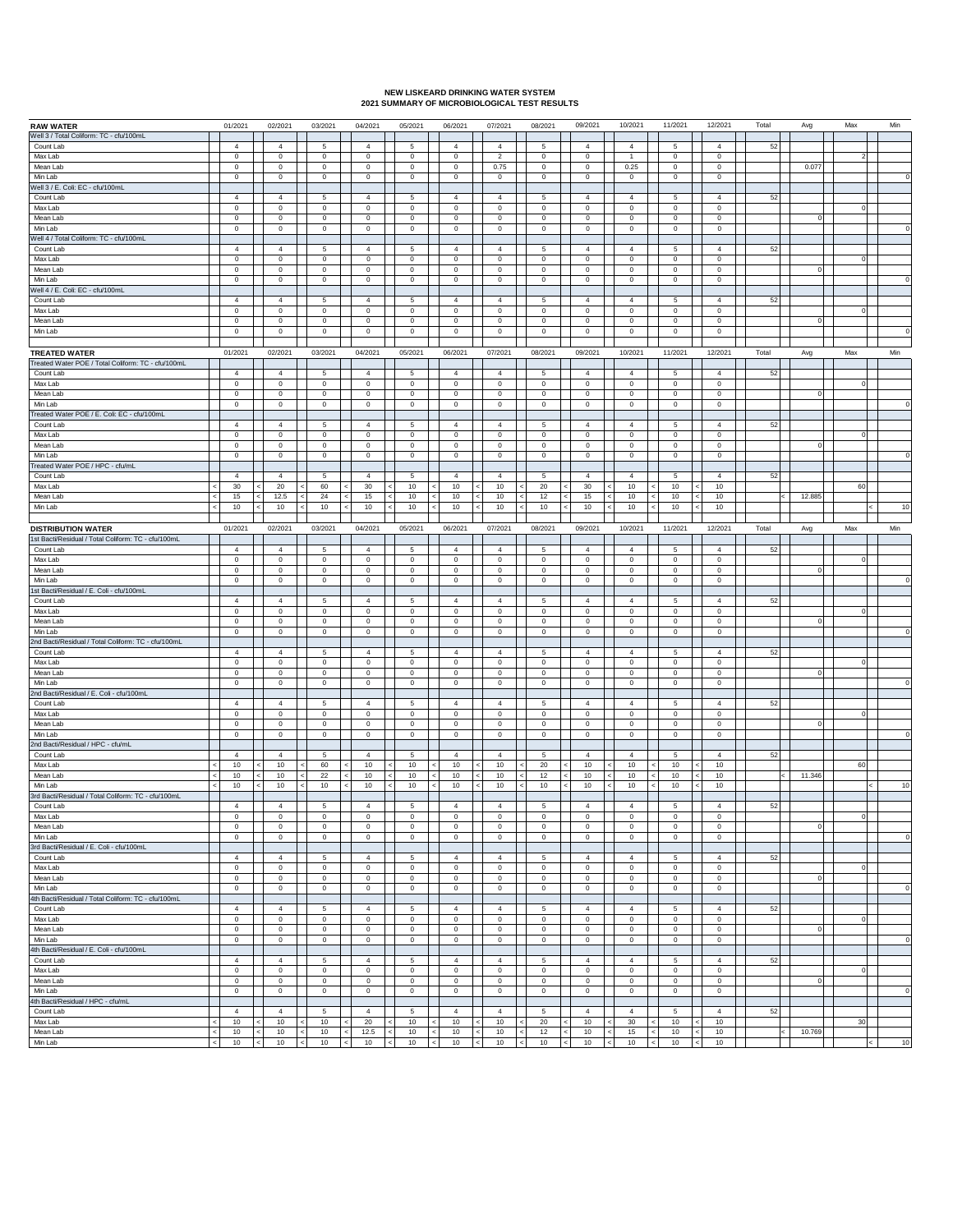# **APPENDIX B** Monthly Summary of Operational Data